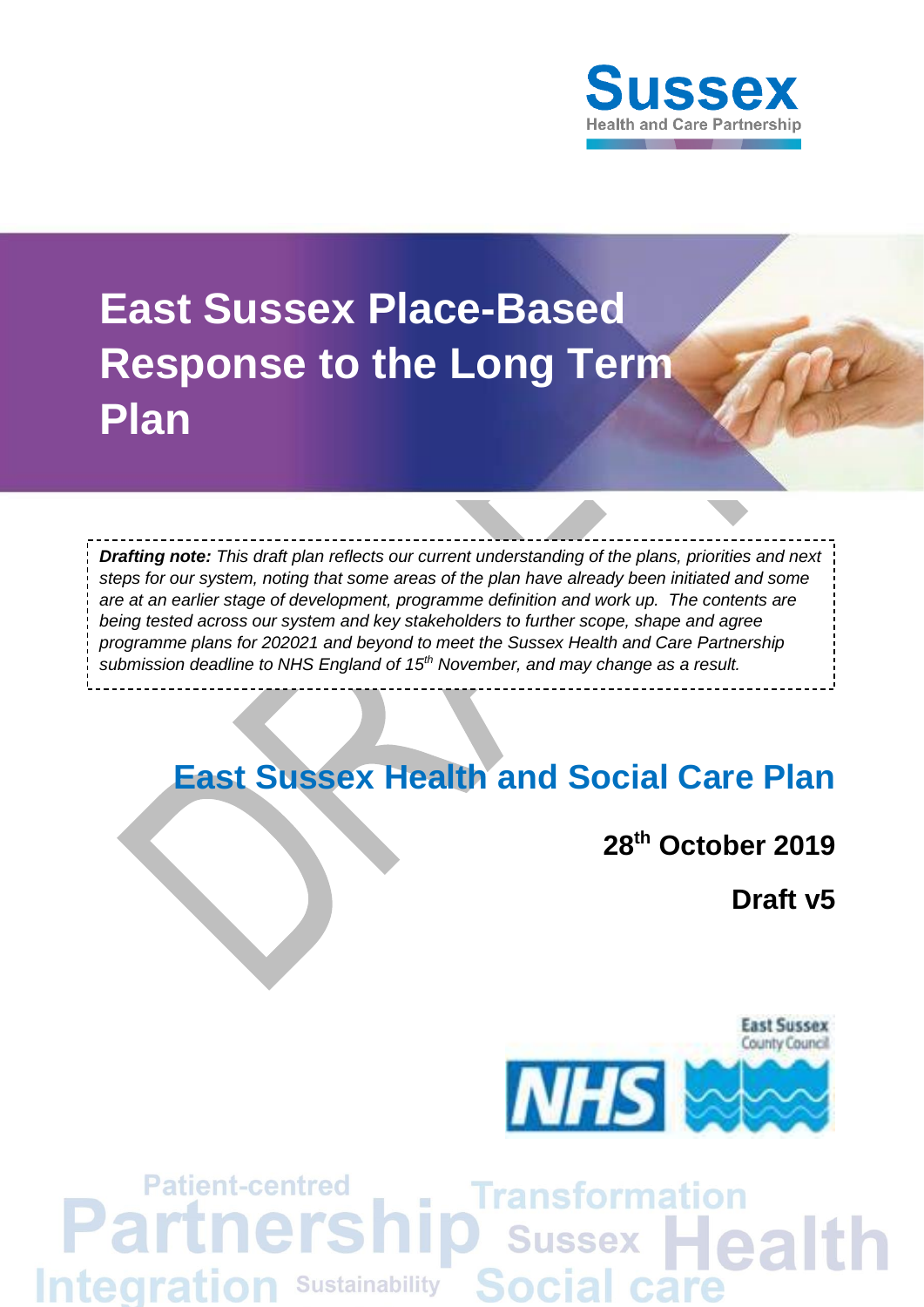



# **Table of Contents**

|    | 1.3                                                                                          |  |
|----|----------------------------------------------------------------------------------------------|--|
|    |                                                                                              |  |
|    |                                                                                              |  |
|    |                                                                                              |  |
|    | 1.7. How we will deliver against the NHS Long Term Plan commitments and local priorities 7   |  |
|    |                                                                                              |  |
| 2. |                                                                                              |  |
| 3. |                                                                                              |  |
|    |                                                                                              |  |
|    | 3.2. Developing our East Sussex Plan - insight and key themes from recent engagement 13      |  |
|    |                                                                                              |  |
|    |                                                                                              |  |
|    | 3.5. Draft summary of key themes from the audit of recent engagement activity in East Sussex |  |
|    |                                                                                              |  |
|    |                                                                                              |  |
|    |                                                                                              |  |
|    |                                                                                              |  |
|    |                                                                                              |  |
|    |                                                                                              |  |
|    |                                                                                              |  |
|    |                                                                                              |  |
|    |                                                                                              |  |
|    | 5.1.4 Translating the strategy into outcomes for local staff and local people  21            |  |
|    |                                                                                              |  |
|    |                                                                                              |  |
|    |                                                                                              |  |
|    |                                                                                              |  |
|    |                                                                                              |  |
|    |                                                                                              |  |
|    |                                                                                              |  |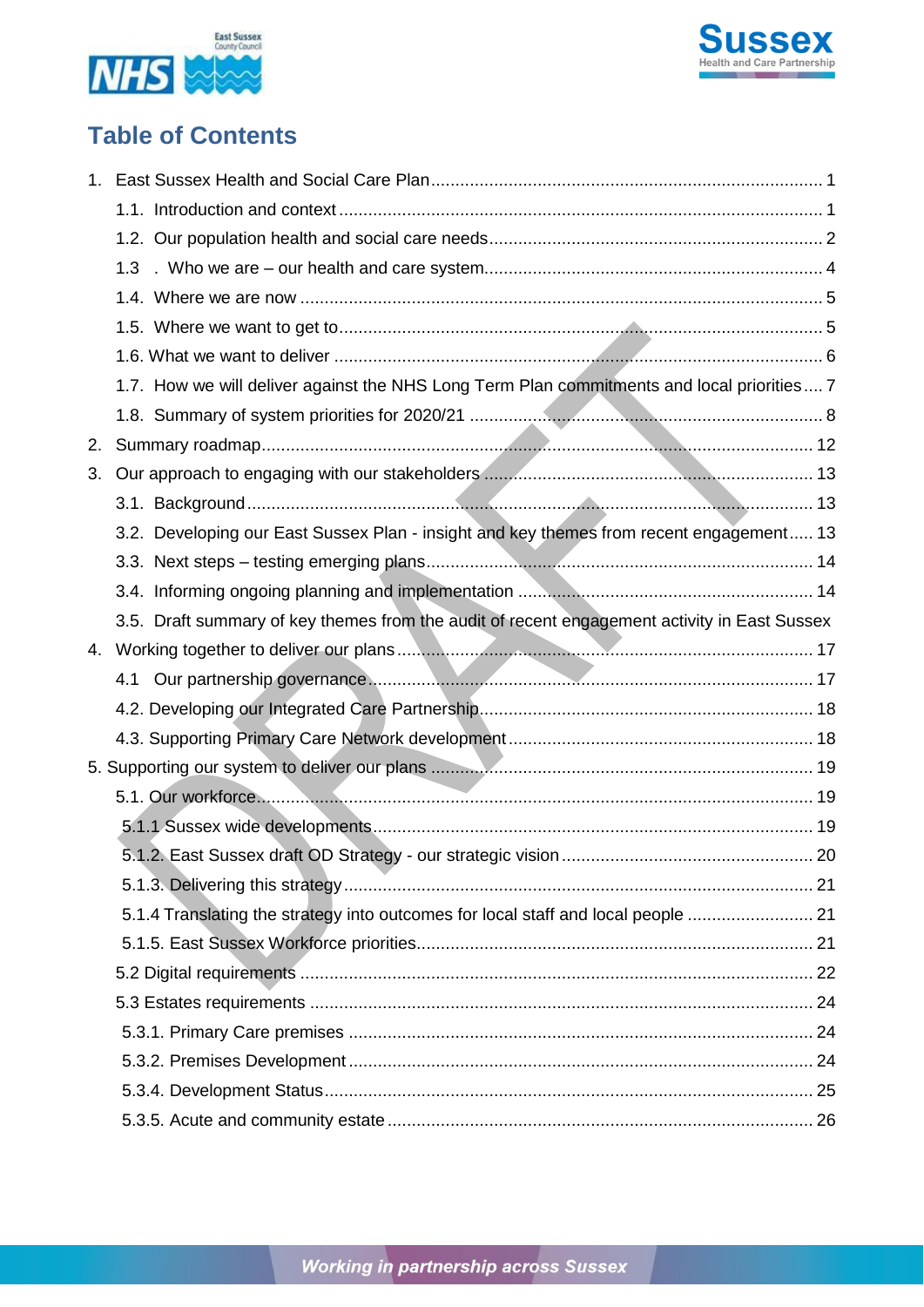



**Appendices** *(Drafting Note: these are in process of being finalised by our system stakeholders and are still subject to change. The complete set will be included in the final draft)*

- Appendix 1 Prevention, universal personal care and reducing health inequalities high level programme description
- Appendix 2 Children and Young People high level programme description<br>Appendix 3 Community high level programme descripition
- Appendix 3 Community high level programme descripition<br>Appendix 4 Urgent Care high level programme description
- Urgent Care high level programme description
- Appendix 5 Planned Care high level programme description
- Appendix 6 Mental Health high level programme description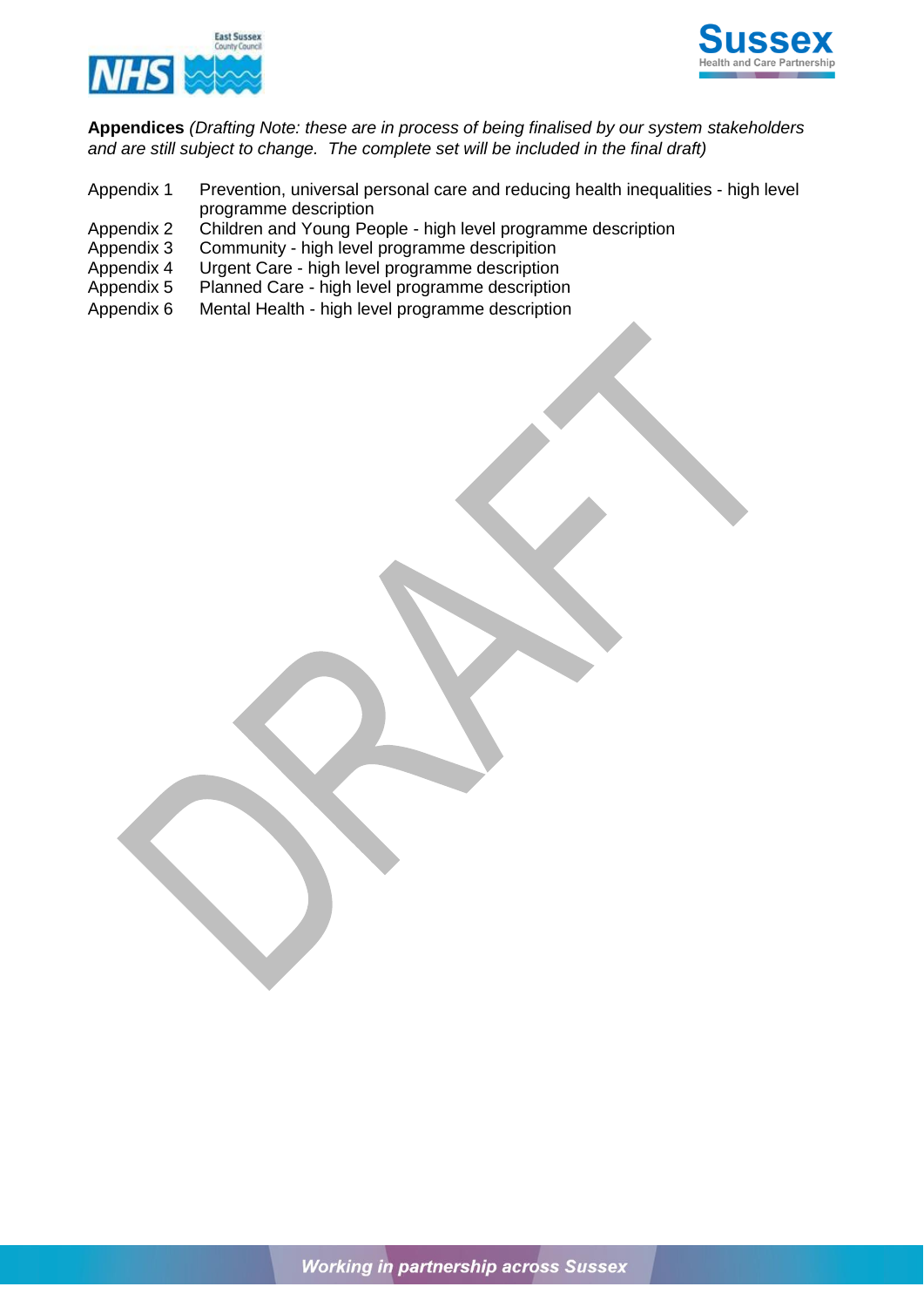# **DRAFT**

# <span id="page-3-0"></span>**1. East Sussex Health and Social Care Plan**

### <span id="page-3-1"></span>**1.1.Introduction and context**

The Sussex Health and Care Partnership (SHACP) is required to submit medium term plans covering the expectations set out in the NHS Long Term Plan (LTP) to NHS England (NHSE). This includes the requirement to "deliver a new service model for the 21<sup>st</sup> Century", and the transformation and integration plans that will need to be progressed to deliver this. The overarching Sussex-wide submission is a health and care Strategy Delivery Plan covering:

- Sussex-wide plans across specific priority clinical areas, including: Mental Health; Cancer; Prevention; Urgent and Emergency Care; Stroke; Diabetes; Transforming Care Partnership (covering learning disabilities and autism for people with high support needs); Stroke; Diabetes; Maternity, and; reducing unwarranted clinical variation focussing on cardiovascular disease, musculoskeletal conditions and falls and fractures
- Three place plans based on upper tier Local Authority areas covering East Sussex, West Sussex and Brighton and Hove, outlining our action to deliver NHS LTP commitments and priorities to meet local population health and social care needs
- Sussex-wide plans for workforce, digital and estates
- The finance and activity modelling that will underpin these plans.

Our local East Sussex plan is a joint health and social care plan, which reflects the integrated working in East Sussex and builds on the progress we have made locally and the priorities that we have been working on in 2019/20. Developed in partnership, the plan sets out how we will work together to address both the commitments in the NHS LTP and our local East Sussex priorities by ensuring there is a clear East Sussex health and social care plan to align with, and be part of, the SHACP Strategy Delivery Plan.

This plan has been informed by the national and international evidence base for integrated care to date and our own local development work on our journey towards integration since 2014. We have used benchmarking with tools such as Get It Right First Time, Right Care, and Model Hospital, and a series of recent independent reviews have helped us to further understand the drivers of demand, enabling us to further consolidate our objectives to support improvements to quality of care and the ongoing financial recovery and stabilisation of our system.

Our work on integration to date provides a firm foundation for the next steps as it has piloted and delivered a range of improvements on our journey to a new model of integrated care, including:

- A comprehensive and co-ordinated range of preventative services including; the Healthy Child Programme; One You East Sussex; Making Every Contact Count, Healthy Hastings and Rother, aimed at reducing health inequalities in our most disadvantaged communities; Good Neighbour Schemes; taking forward the Patient Activation Measure and Shared Decision-Making to support greater levels of self-care, and; joint commissioning a range of early intervention and prevention services and support from the voluntary and community Sector (VCS), including support for carers
- Ongoing development of community health and social care services and initiatives, including integrated health and social care teams, crisis response and proactive care, the Dementia Golden Ticket; Health and Social Care Connect now available 24/7, and; the Joint Community Reablement Service

Page 1 of 28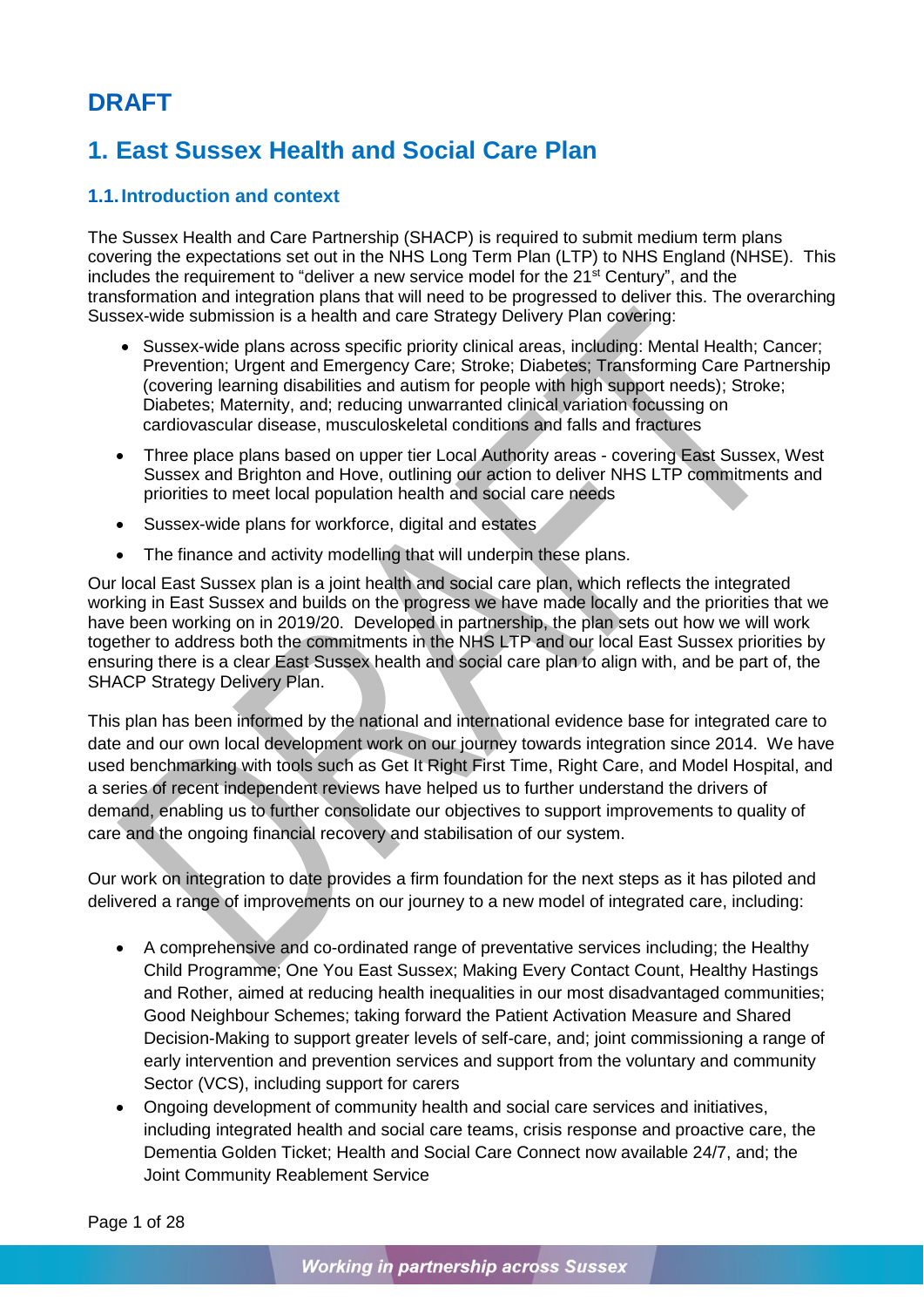- Strong whole system performance against the Better Care Fund targets and the Care Quality Commission Local Area Review
- Piloting an integrated Outcomes Framework to better enable us to measure whether our work as a system (activity) was having the desired results (outcomes)
- Developing our approach to understanding and using our collective resources on a systemwide basis for the benefit of our population.

Our emphasis in this plan is on the transformation priorities we need to deliver jointly as a health and social care system to meet the future health and care needs of our population. The plan sets out the priorities for programmes of change covering **prevention, community, community, urgent care, planned care and mental health** and how we will work with Primary Care Networks (PCNs), the voluntary and community sector (VCS) and others to support delivery to deliver a "new service model for the 21<sup>st</sup> century<sup>"1</sup> grounded in the needs of our local population. The plan also describes the local implications for workforce planning, IT and digital and estates.

Our local plan will form the platform for taking forward developing our local Integrated Care Partnership arrangements, as part of the wider development of the Sussex Integrated Care System. In summary our joint plan addresses:

- The NHS LTP commitments by ensuring there is a clear East Sussex plan for our place that also contributes to, and integrates with, the SHACP Strategy Delivery Plan
- The needs of the whole population of East Sussex across physical and mental health, and health and social care services for children and adults from improving health and prevention through to primary and hospital-based care
- A forward view from 2019/20 until 2023/24, taking fully into account the progress made to date and the priorities we have agreed, which are also consistent with the NHS LTP
- The priorities in East Sussex for transformation and integration, and the work in 2020/21 needed to meet the health and care needs of our population and reduce health inequalities, and deliver outcomes on a sustainable basis
- The financial model and infrastructure requirements that will underpin this
- The arrangements for taking forward our Integrated Care Partnership and working with our PCNs, the VCS and wider partners to enable stronger coordiantion of health and care delivery to our population, making best use of our collective resources, and how integrated population health and social care commissioning will be shaped in East Sussex
- How we will build on the comprehensive approaches to engagement undertaken to date and create a framework of continuous engagement with our stakeholders to underpin and inform our plans.

# <span id="page-4-0"></span>**1.2.Our population health and social care needs**

East Sussex has a varied and diverse population and is a county with contrasting characteristics across urban and rural communities. There are approximately 555,110 people living in East Sussex. In summary, our population has the following charactersistics and health and care needs:

- The number of young people (aged 0-17) will increase by 3% in the next three years
- The proportion of people over 65 in East Sussex is considerably higher than nationally 26% in East Sussex compared to 18% in England. By 2023 this will have risen to 27% (19% in England)

-

<sup>1</sup> NHS Long Term Plan Implementation Framework(July 2019) a copy can be found [here](https://www.longtermplan.nhs.uk/implementation-framework/)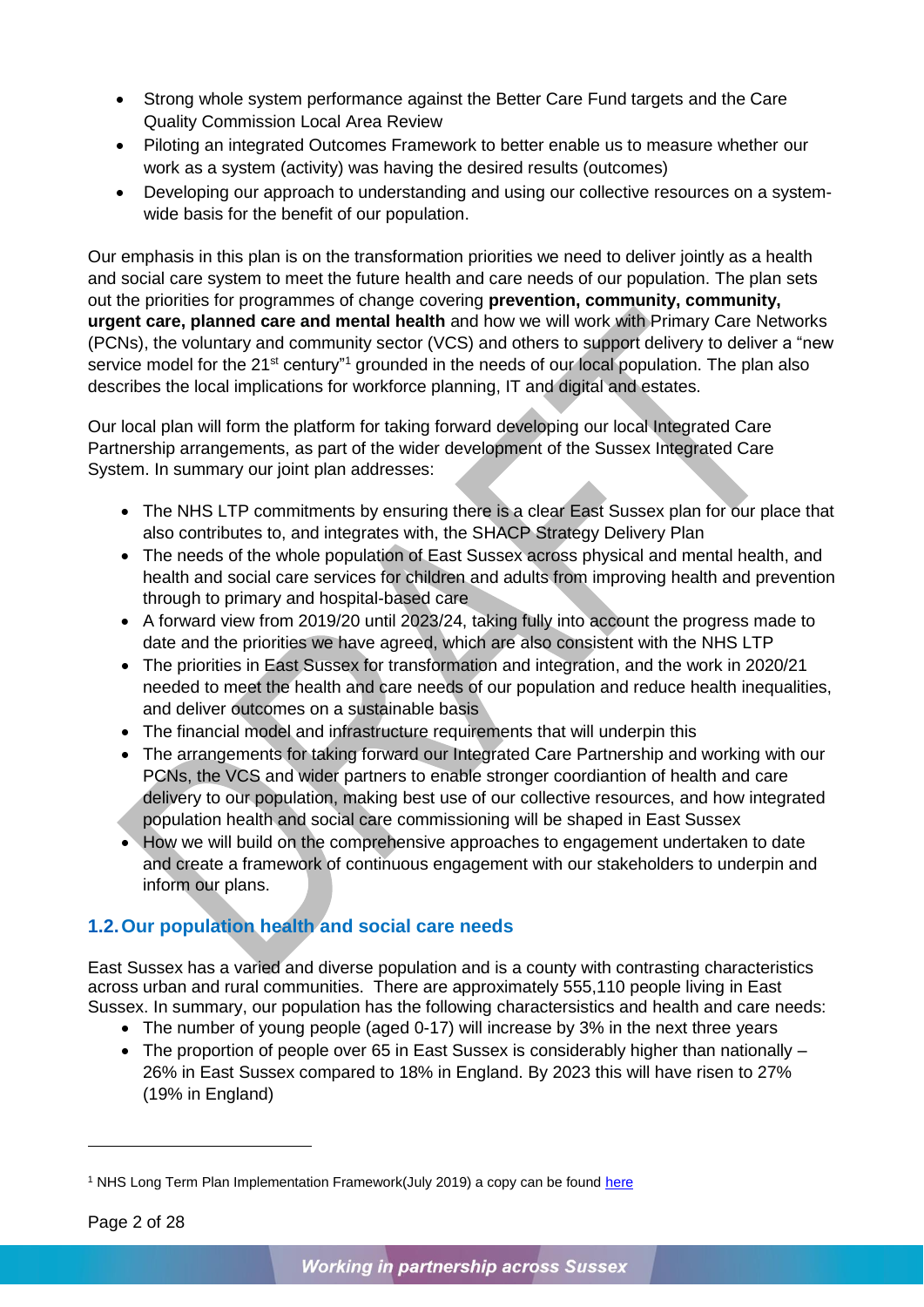- The proportion of those aged over 85 is already significantly higher in East Sussex than nationally and will continue to rise sharply. It is this group that are the most likely to need our services
- Health and its determinants are not distributed evenly across the county, with a strong link between poverty and poor outcomes; rurality can also impact access to services
- The number of children in need of help and protection is rising locally and nationally, linked to the increase in families experiencing financial difficulties
- There is a growth in the numbers of children with statements of SEND or Education Health and Care Plans, some of whom will have complex medical and care needs
- Demand for health and social care will continue to increase, both as a result of the growth in the proportion of older people in the population and the complexity of their needs with increasing longevity, frailty and multi-morbidity; on average men spend the last 15.5 years of life in poorer health, while women spend 20.2 years in poorer health
- There is a clear gap in life expectancy between people who live in the most and least deprived areas of the county; this gap is 7 years for men and 4.3 years for women while ward level differences are even greater.

In summary, East Sussex has amongst the highest numbers of over 65-year olds and over 85-year olds in the country. Within this, many people live their later years in ill-health, often with more than one long term condition, and this is driving increasing demand and pressure on health and care services and resources. Reducing health inequalities and the gap in life expectancy in the county requires coordinated action with services that impact on the wider determinants of health, such as housing, employment and leisure, as well as targeted approaches to empower people to make healthy choices across the whole life course to improve outcomes.

In the long term, for services to be sustainable for everyone who needs them, there is a need for a new model of care to proactively support the older and frail population, and those with multiple long term conditions, through a strong infrastructure of responsive, coordinated and integrated services delivered in communities. This needs to work with people's strengths to help them feel in control of their conditions with easy access to support from health and social care professionals in multidisciplinary teams when it is needed. Personalised care, shared decision-making with clinical and care professionals and support to self-manage conditions, for example, through the innovative use of digital are all features of a new model of care for the 21<sup>st</sup> Century.

The advent of PCNs with a focus on proactively managing population health and better anticipating care needs, and integrated working across health and social care, will enable us to deliver the best possible outcomes for local people, and achieve the best use of collective public resources in East Sussex. There is a strong national and international evidence base that demonstrates the value of integrated working in improving patient and client experience and outcomes, as well as better value for money. Overall this will help to moderate demand for hospital services, protecting them so they are available when they are most needed by our population.

The information about East Sussex that has been used to understand our population health and care needs and the priorities for East Sussex can be found in the following documents:

East Sussex Joint Strategic Needs Assessment <http://www.eastsussexjsna.org.uk/> Director of Public Health Report 2018/19 <http://www.eastsussexjsna.org.uk/publichealthreports>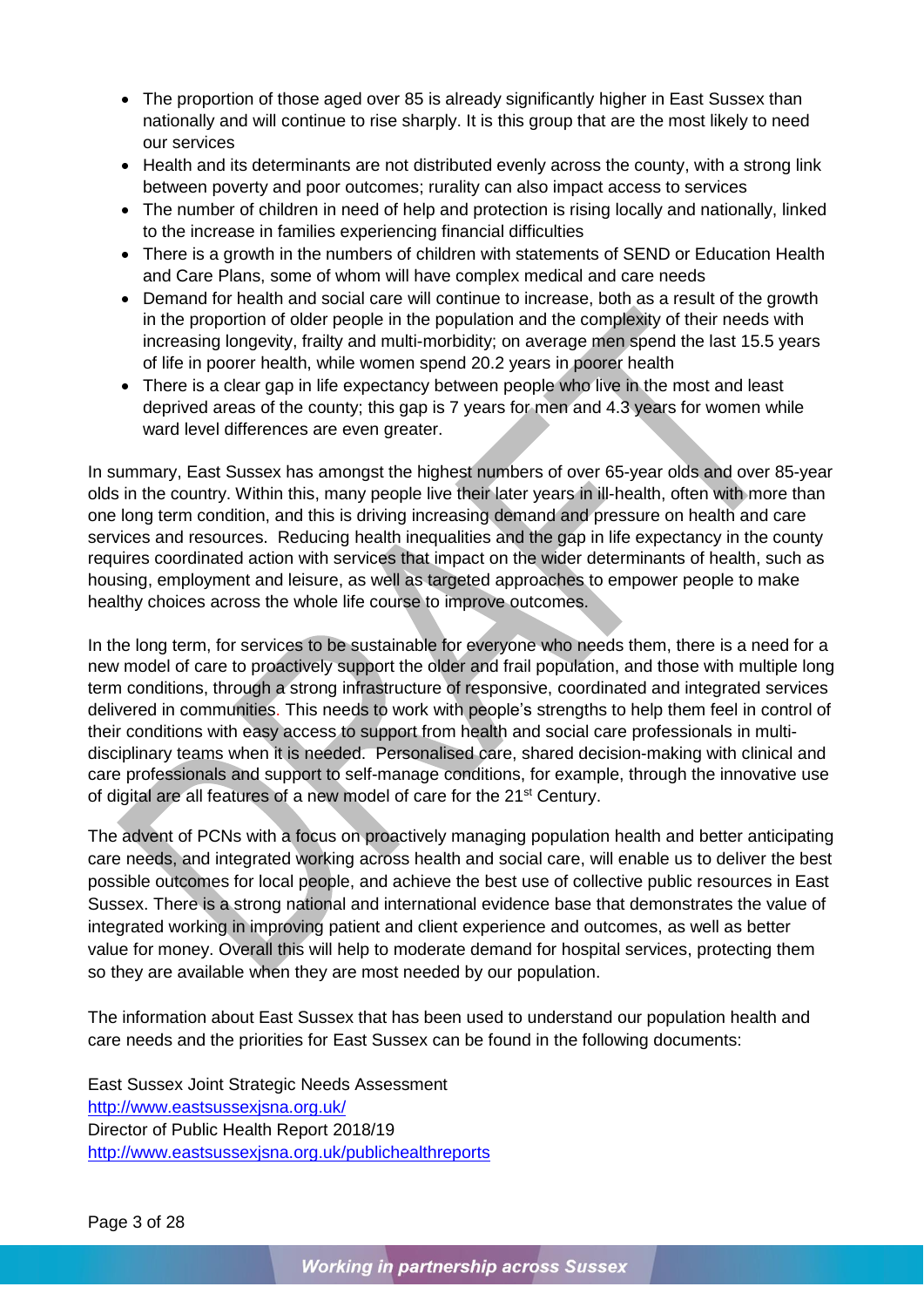State of the County 2019, Focus on East Sussex' (July 2019) <https://www.eastsussex.gov.uk/yourcouncil/about/keydocuments/stateofthe-county/>

Supporting People to Live Well in East Sussex', the market position statement for adult services and support (April 2019) <https://www.eastsussex.gov.uk/media/13531/market-position-statement-2019.pdf>

Sussex and East Surrey Sustainable Transformation Partnership Population Health Check <https://www.seshealthandcare.org.uk/2019/02/population-health-check-published-across-the-stp/>

#### <span id="page-6-0"></span>**1.3. Who we are – our health and care system**

The diagram below shows the health and care organisations who work together to deliver health and care in East Sussex across primary, community, acute, mental health and social care and housing, and the wide range of services and assets we have in our communities that impact on people's health and wellbeing.



**Figure 1:** Health and Care organisations in East Sussex

Some of our population accesses hospital-based care outside of East Sussex, and we will work with partners outside of the East Sussex system, for example providers, Primary Care Networks, other Integrated Care Partnerships, STPs and Integrated Care Systems as they emerge, to support integrated care for our population.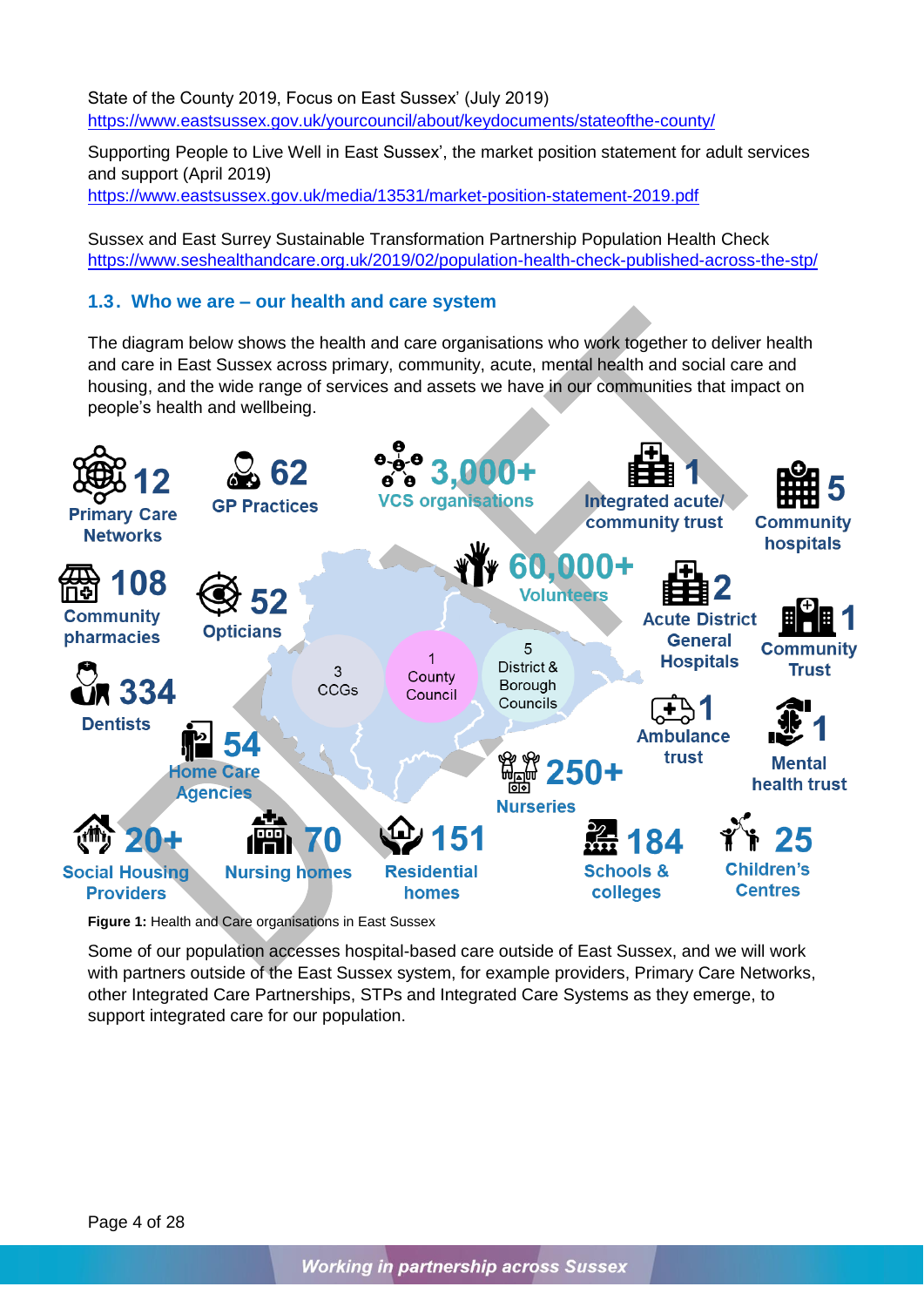### <span id="page-7-0"></span>**1.4. Where we are now**

The longer term overarching outcomes we have been working towards in East Sussex are improving population health, improving the quality and experience of care, and improving the financial sustainability of services. In recent years we have progressed our integrated working in East Sussex through two programmes; East Sussex Better Together (ESBT) and Connecting 4 You (C4Y). From 2019/20 we have agreed to bring these two programmes together to provide the foundation for a single East Sussex Health and Social Care Programme.

During the latter part of 2018/19 and early 2019/20 we have taken steps as a system to secure agreement for the following:

- Bringing together our two East Sussex programmes (C4Y and ESBT) into a single programme for health and social care integration covering our whole population
- Developing a joint East Sussex longer term plan for integration to take us beyond our immediate programme priorities in 2019/20, to address both local East Sussex health and social care priorities and delivering the NHS LTP
- Putting in place partnership governance arrangements for our system to support this work, including reinforcing the system oversight role of our Health and Wellbeing Board (HWB). It is expected that this governance will evolve further as we move into the next phase of our plan and programme
- Taking forward a proposal for our three East Sussex Clinical Commissioning Groups (CCGs) to merge into a single CCG for East Sussex (subject to application and approval by NHS England)
- In the context of the SHACP ambition to become a Sussex Integrated Care System (ICS):
	- Developing integrated population health and care commissioning within East Sussex, as part of the wider strategic commissioning function of the SHACP
	- o Developing an Integrated Care Partnership (ICP) in East Sussex to support integrated delivery of health and social care, mirroring our population health and care commissioning footprint.

# <span id="page-7-1"></span>**1.5.Where we want to get to**

Our immediate programme and organisational priorities for 2019/20 reflected the continued need for grip on financial recovery; reducing pressure on hospital service delivery; improving community health and social care responsiveness, and; ensuring good use of, and shorter waits for, planned care. This was achieved through consolidating the financial recovery work and ESBT and C4Y objectives into a single programme with priorities for the next 6-12 months across urgent care, planned care and community.

Alongside delivery of 2019/20 plans our key priority in East Sussex has been to develop a longer term plan. This will enable health and social care in East Sussex to describe our next steps, building on the plans that are currently being implemented. Aligned to the SHACP Strategy Delivery Plan, the plan strengthens the whole population focus across the East Sussex health and social care economy, as well as inform the priorities and plans for 2020/21.

In summary, our East Sussex Plan is a joint health and social care plan that builds on what has already been delivered, to produce an up to date statement about our joint programme and integration plans for the next three to five years, covering:

1. The needs of our whole East Sussex population and the outcomes required to meet them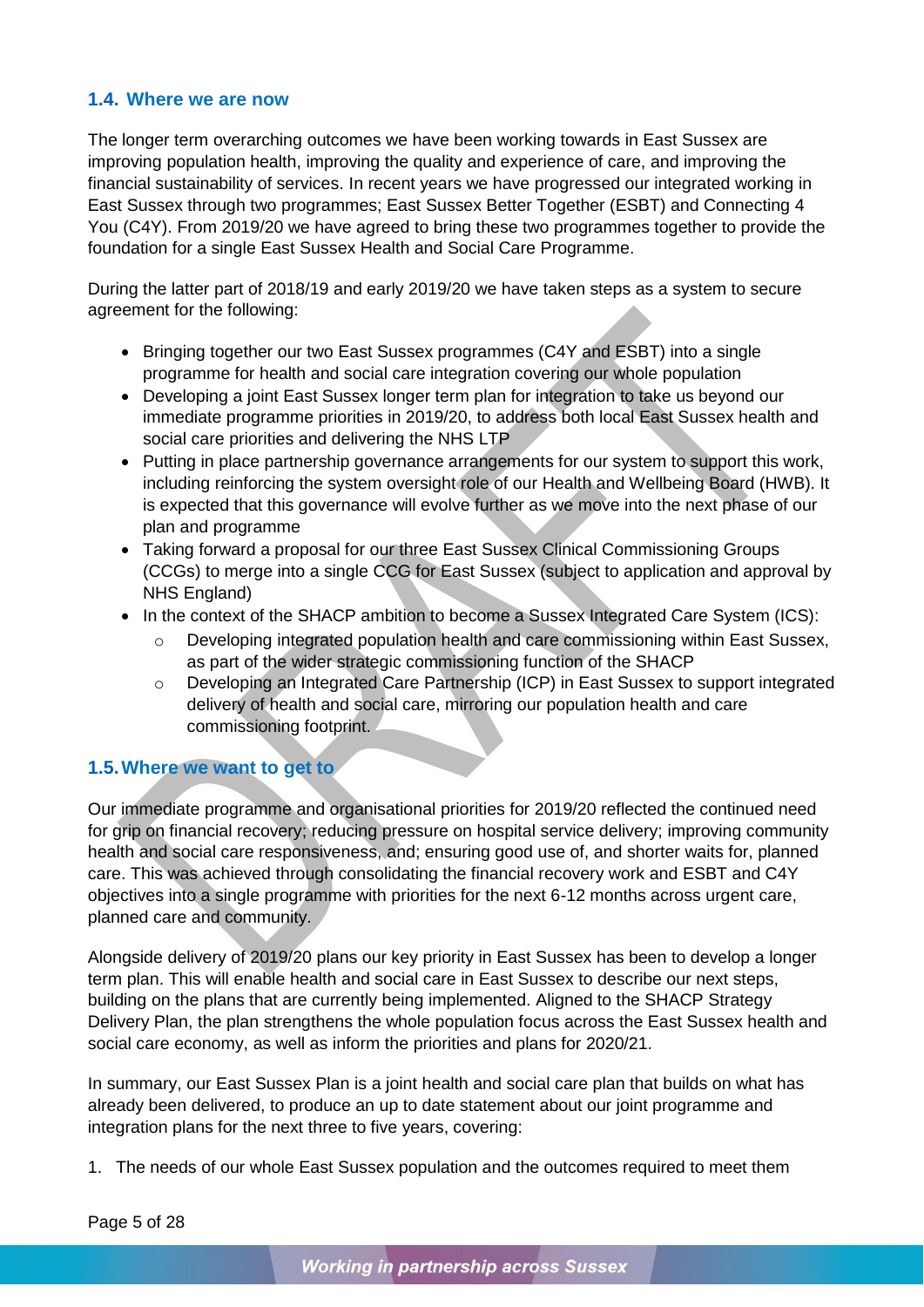- 2. Our plans for driving the transformation and integration required to meet population health and care needs, reduce health inequalities and deliver longer-term sustainability, including our priorities for 2020/21
- 3. The finance and activity modelling that will underpin this across the next three to five years
- 4. The development of our East Sussex Integrated Care Partnership (ICP) and integrated delivery with our Primary Care Networks (PCNs), with integrated population health and care commissioning arrangements.

### <span id="page-8-0"></span>**1.6. What we want to deliver**

Informed by our local East Sussex County Council priorities<sup>2</sup> and NHS Long Term Plan<sup>3,4</sup> commitments, and engagement with our local communities, we expect to build on our integration work to date to deliver:

- A comprehensive approach to prevention, universal personal care and reducing health inequalities that cuts across our key clinical priorities and care pathways from supporting healthy lifestyles and wellbeing, greater levels of self-management, shared decisionmaking, and personalised care and support planning, through to early intervention, proactive care and reablement
- Full implementation of a common operating model for integrated community health and social care, working with PCNs and the VCS to jointly deliver greater community health responsiveness in 2020/21, including:
- o Improved crisis response within two hours and reablement care within two days
- o Anticipatory care
- o Enhanced Health in Care Homes
- o Structured medication review for priority groups
- o Personalised care and support planning, and early cancer diagnosis support
- o Social prescribing and community-based support
- o Better identification and support to improve outcomes for carers
- o The continued implementation of Extended Access in 2019/20 and 2020/21
- o Building the capacity, workforce and partnerships to do this
- A description of our financial model from 2020/21 to 2023/24 that demonstrates the shift in investment to primary care and community health care, including meeting the new primary medical and community health services funding guarantee
- Close system working between our East Sussex CCGs, East Sussex County Council, East Sussex Healthcare NHS Trust, Sussex Partnership NHS Foundation Trust, Sussex Community NHS Foundation Trust, and our local PCNs, to ensure that Sussex-wide strategies and developments align with our local plans for integrated community health and social care and a comprehensive approach to prevention, universal personal care and reducing health inequalities
- Close system working across the local NHS and children's social care to deliver ESCC and NHS LTP priorities to ensure age-appropriate integrated care; integrating physical and mental health services; joint working between primary , community and acute services, and; supporting transition to adult services
- The continued implementation of our urgent care plans to reduce pressure on emergency hospital services including:

-

<sup>&</sup>lt;sup>2</sup> 'State of the County 2019, Focus on East Sussex' (July 2019), a copy can be found <u>here</u>

<sup>&</sup>lt;sup>3</sup> NHS Long Term Plan (January 2019), a copy can be found [here](https://www.england.nhs.uk/long-term-plan/)

<sup>&</sup>lt;sup>4</sup> NHS Long Term Plan Implementation Framework(July 2019) a copy can be found [here](https://www.longtermplan.nhs.uk/implementation-framework/)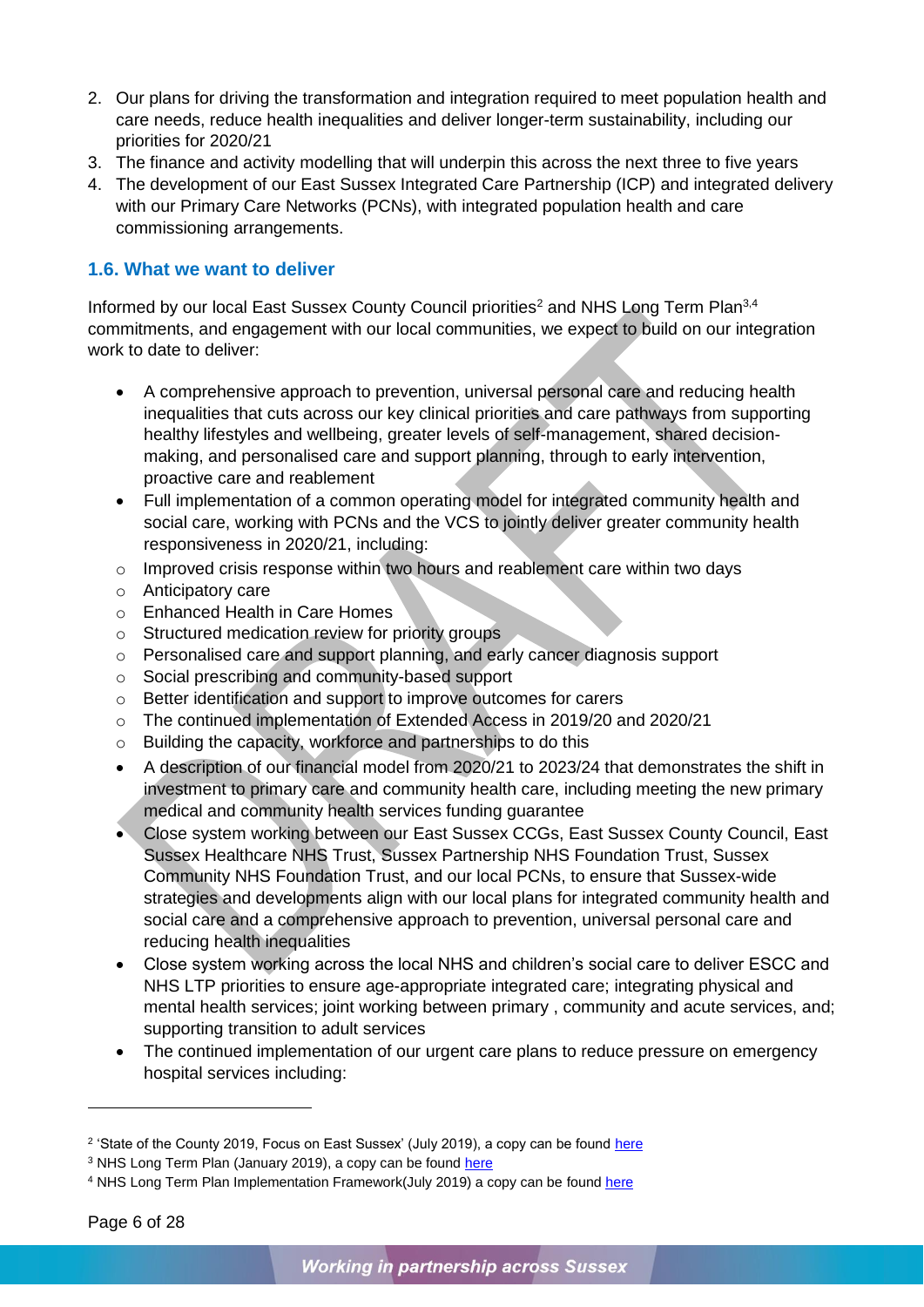- o Meeting the A&E standard and agreed metrics for Same Day Emergency Care, and urgent and emergency care
- o Implementation of our integrated urgent care model and an integrated network of community and hospital-based care
- o Implementing Urgent Treatment Centres by December 2019
- o Implementing the new 111 and Clinical Assessment Service (CAS) by April 2020
- The continued implementation of our planned care programme including:
- o Increasing elective care activity to reduce elective waiting lists
- o Enabling choice through expanding digital and online services
- o Digitally enabling primary and outpatient care through the increased use of digital tools to transform how outpatient services are offered, and providing more options for virtual outpatient appointments in identified priority specialties, working with the Sussex Outpatient Transformation Board
- o Scaling up provision of First Contact Practitioners to enable faster access to diagnosis and treatment for people with musculoskeletal conditions and supporting more patients to effectively self-manage their conditions
- Proposals for implementing our East Sussex **Integrated Care Partnership** model to better enable delivery of these principles and priorities, as part of the wider development of the SHACP Integrated Care System.

# <span id="page-9-0"></span>**1.7. How we will deliver against the NHS Long Term Plan commitments and local priorities**

Our local East Sussex work on integration and transformation to date aligns well with expectations set out in the NHS LTP and Implementation Framework. We have undertaken analysis that captures how we anticipate delivering commitments in the NHS LTP and our local priorities. This is being used to inform:

- Our individual organisational corporate strategies and operational business planning processes for 2020/21 and beyond, and the partnerships, programmes and projects through which we will deliver improvements to the quality of care
- Alignment with the SHACP Strategy Delivery Plan clinical priorities and plans to support local implementation and delivery, including Sussex-wide strategies for workforce, digital and estates.

In addition, the LTP commitments have been consolidated with our local understanding of the priorities and objectives for our system to date, and the evidence base arising from diagnostic work in 2018/19 on the drivers of our system deficit at that time, and benchmarking tools such as Model Hospital, Get it Right First Time and NHS Right Care. This has given us a set of key priorities we need to focus on as a system in 2020/21, to drive the changes needed to meet the health and care needs of our population sustainably in the coming years. The priorities will be used to set objectives and Key Performance Indicators (KPIs) for our work programmes in 2020/21, and our Health and Wellbeing Board and supporting system partnership governance will oversee delivery.

The priorities reflect our current understanding of the plans and next steps for our system, noting that some areas of the plan have already been initiated and some are at an earlier stage of development, programme definition and work up. This will continue to be tested across our system and key stakeholders to further scope, shape and agree programme plans for 202021 and beyond. Fundamental to this will be co-design and co-production of projects and initiatives with patients, clients and carers to ensure that pathways are informed by lived experience.

There are strong links between all the programme areas and changes in one area may have benefits for others. For example, work under the community strand aimed at increasing capacity and efficiency, will enable improved patient flow through hospital and reduced length of stay as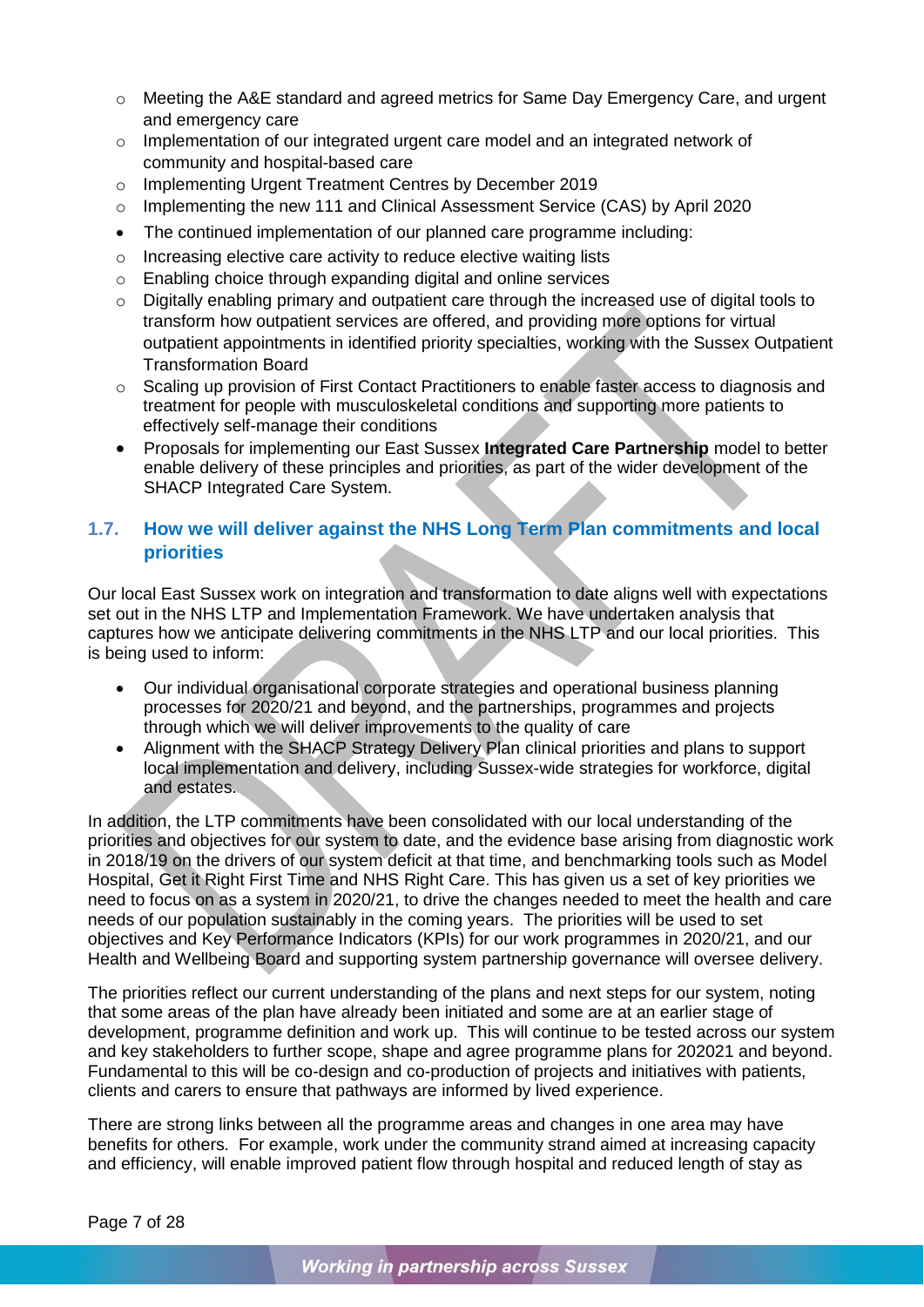well as improved outcomes for people and their families. Likewise, plans for prevention and personalised care are cross-cutting and elements, will be delivered through linking up priorities across the programme.

The overarching key priorities across prevention, community, urgent care, planned care and mental health are summarised below, and further detail about each area is set out in the Appendices.

*Drafting Note: the Appendices are in process of being finalised by our system stakeholders. The complete set will be included in the final draft to meet governance timetables.*

### <span id="page-10-0"></span>**1.8. Summary of system priorities for 2020/21**

### **1.8.1 Prevention priorities**

To support a comprehensive approach to prevention, universal personal care and reducing health inequalities, in addtion to ongoing work on specific activities such as smoking, obesity and alcohol, the following next steps are suggested:

- Use national guidance to set trajectories for narrowing inequalities in 2023/24 and 2028/29 to inform local wider system action planning
- Deliver PCN Network Contract requirements for population risk stratification in 2020/21 to develop a targeted approach to managing population health, and link this with:
	- o wider system partnership action to reduce health inequalities, including the further development of Social Prescribing pathways and community-based support in 2020/21 to support mental health and wellbeing
	- o the Patient Activation Measure (PAMS) pilot review to inform further development of self-care and self-management
- Ensure that prevention, self-care and self-management, shared decision-making, and personalised care and support planning approaches are built in to identified planned care pathway developments in 2020/21, as appropriate, using NICE guidance and other available condition-specific tools
- Build on the rollout of wheelchair Peronal Health Budgets to identify further cohorts of patients for Personal Health Budgets/integrated personal budgets starting with Continuing **Healthcare**
- Build early intervention, proactive care and reablement focussed aftercare as key features of our developing common operating model for community health and social care services.

### **1.8.2 Children and Young People priorities**

To take forward close system working and ensure age-appropriate integrated care across physical and mental health services; joint working between primary, community and acute services, and; supporting transition to adult services, we are scoping four key priorities for transforming children and young people's services:

*Improving children and young people's mental health and emotional wellbeing*

- Improving our pathways and commissioning approach particularly with regard to Tier 4/ Secure/Specialist placements
- Developing a coherent Emotional wellbeing strategy which works with our schools to provide appropriate help at the earliest point

*Disability Pathways*

Page 8 of 28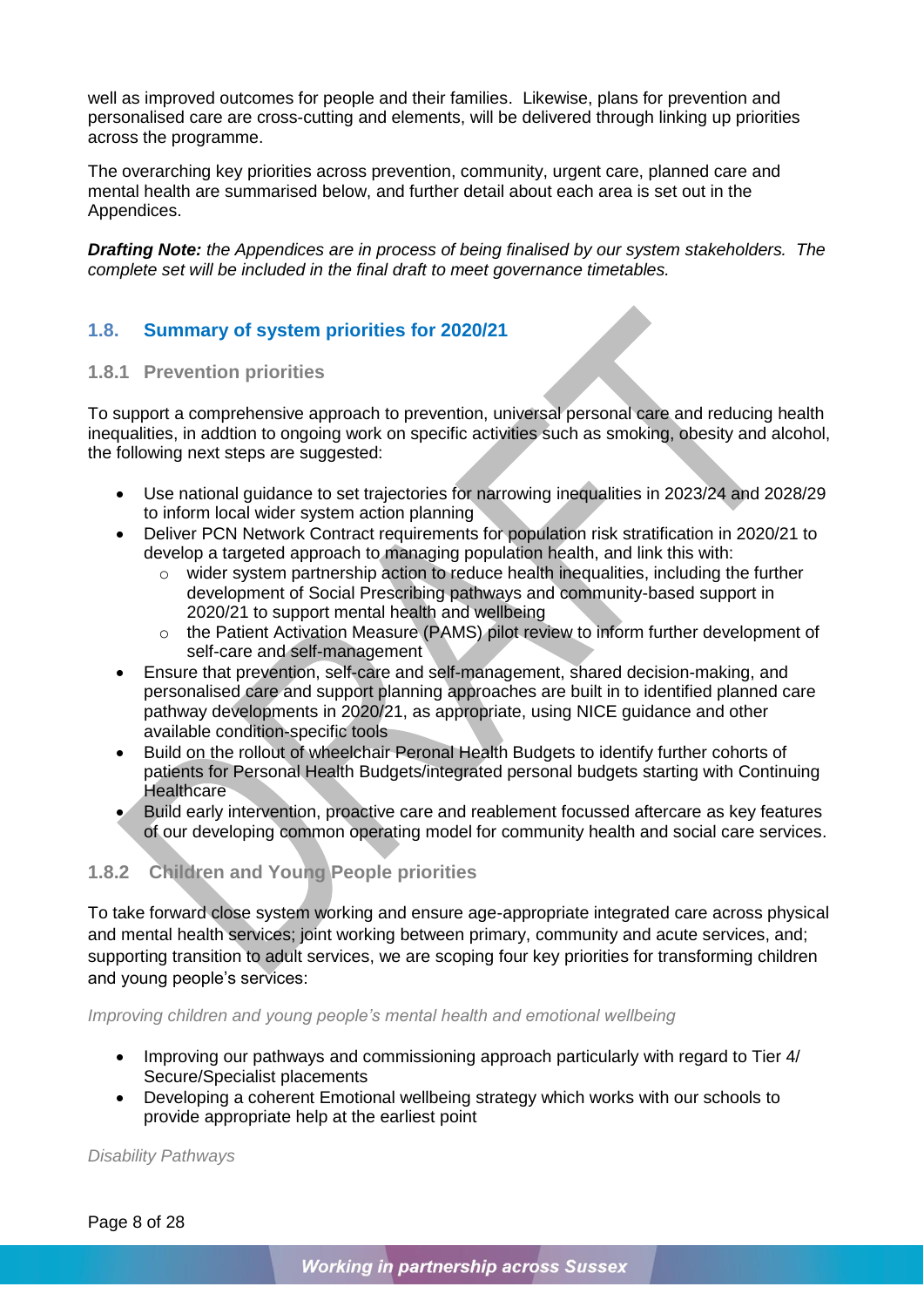• Further develop our work around integrating the Education, Health, and Social Care needs of Children and Young People, aimed at producing local solutions.

### *Safeguarding (including Contextual Safeguarding)*

- Further develop our pathways and service offer for young people at risk of criminal and sexual exploitation, physical and sexual harm, alcohol and substance misuse.
- Ensure links into the mental health and wellbeing priority.

### *Universal Child Health Offer*

- Ensure the provision of the Healthy Child Programme for under 5s through the Integrated Health Visiting and Children's Centres service
- Support the preventative health agenda through School Health Service.

### **1.8.3 Community priorities**

Our ongoing focus for the services we provide in people's homes or in the community is to build capacity and clearer pathways for people accessing services, and the support we provide to people after they leave hospital. To enable greater levels of multi-disciplinary working across primary medical care and community health and social care services, work in 2020/21 will centre on the continued implementation of integrated community health and social care and supporting the Network DES Contract specification for PCN development in 2020/21.

### *Implement Integrated Community Health and Social Care*

- Continue to deploy home-based and bed-based Homefirst pathways
- Continue to pilot and roll out co-location and care coordination for those with multiple long term conditions
- Take forward therapy joint working to share skills, best practice and help create capacity
- Develop, agree and implement a common target operating model to support multidisciplinary working across primary, community health, mental health and social care for 2020/21, taking into account any differences due to local circumstances and evidence, for example, due to patient flows in and out of the county
- Align with pathways for acute hospital (ESHT) Integrated Discharge Team.

### *PCN Network DES Contract implementation for 2020/21*

- Delivery of risk stratification to enable proactive anticipatory care for those with multiple long-term conditions
- Wider development and roll out of Enhanced Care in Care Homes.

### **1.8.4 Urgent Care priorities**

Working with partners across primary care and South East Coast Ambulance Service NHS Foundation Trust, the key focus of the Urgent Care programme is to transform urgent and emergency care services in East Sussex to ensure that, in an emergency, people are treated in the most appropriate place by the right clinical and/or social care service. The priorities are closely aligned with the SHACP plans for Urgent and Emergency Care and include a mix of work to implement Urgent Treatment Centres (UTCs) and local priorities which support ongoing financial recovery and stabilization:

*High Intensity Users*

Page 9 of 28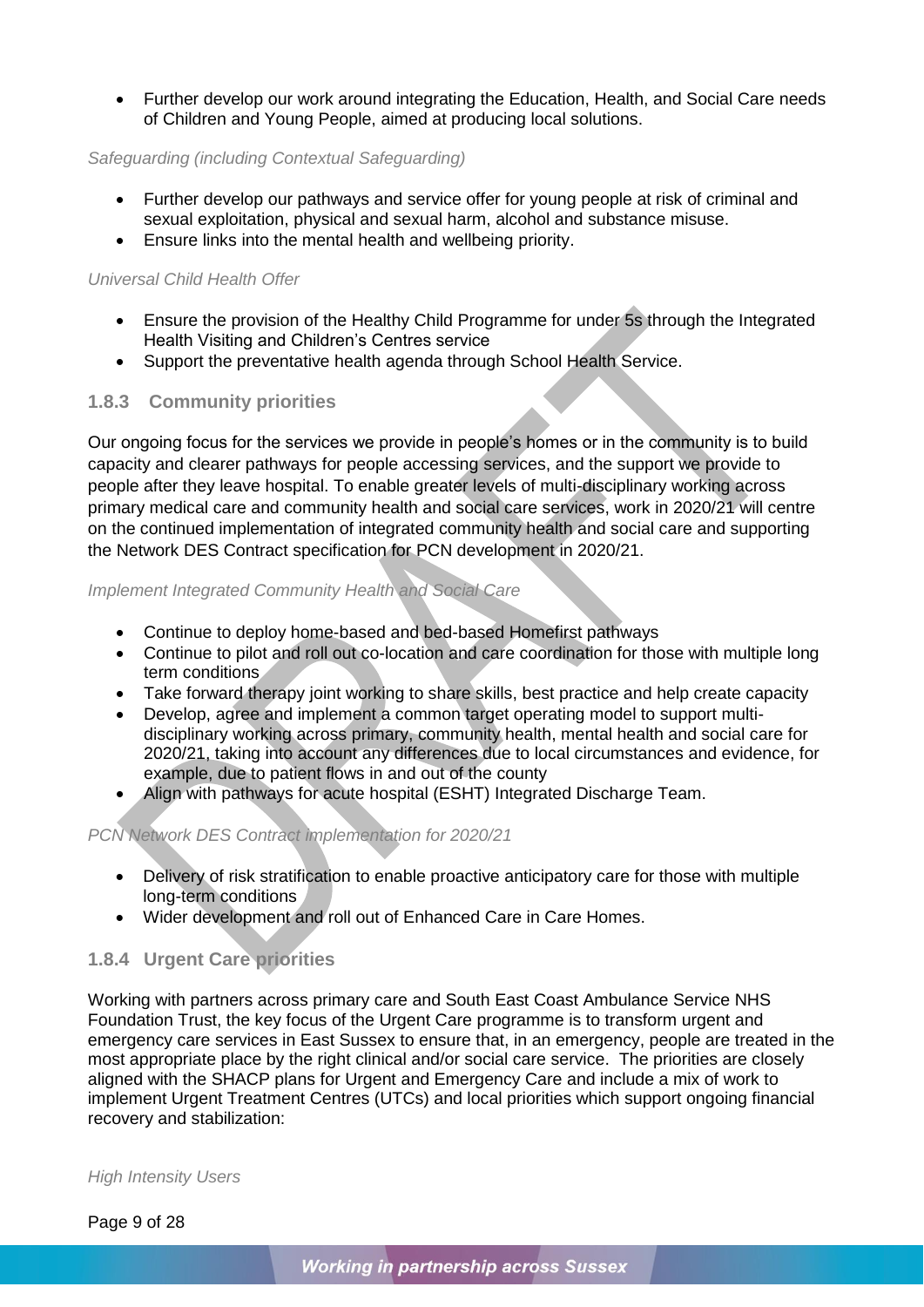• Focus on supporting patients with multiple needs with high numbers of A&E attendances and admissions.

#### *Ambulatory Urgent Care*

- Expansion of Ambulatory Emergency Care at both Eastbourne District General Hospital (EDGH) and Conquest Hospital
- Supporting Same Day Emergency Care.

#### *Acute frailty*

- Expansion of Acute Frailty teams and pathways to ensure the right support at the front door
- Supporting Same Day Emergency Care.

#### *Enhanced Care in Care Homes*

• Implementation of ward rounds to better support patients in care homes, build confidence for staff and avoid unnecessary admissions.

#### *Community Frailty/PEACE planning*

• Further rollout of Frailty Practitioner-Led Personalised Advisory Care (PEACE) planning as part of care planning roll-out; supporting cohort of patients in care homes.

#### *Integrated Urgent Care*

- Rollout of enhanced NHS 111 and Clinical Assessment Service from 1<sup>st</sup> April 2020
- Rollout of Urgent Treatment Centres at EDGH, Conquest Hospital and Victoria Hospital
- Direct booking into Improved Access and Walk In Centres
- Increased utilisation of Improved Access capacity.

In addition, the Local A&E Delivery and Urgent Care Oversight Board are in the process of analysing the key drivers of demand behind the recent increases in A&E attendance and admissions to scope further interventions to take forward in winter 2019/20 and 2020/21.

### **1.8.5 Planned Care priorities**

The following areas of focus are suggested to continue transforming our care model, to ensure that those who are referred into hospital are seen and treated as quickly as possibly:

*Evidenced Based Interventions - maintain the GP Referral rate for East Sussex in the upper quartile of Sussex Health and Care Partnership*

- Further mature GP Referral pathways to make best use of resuorces and time across our system
- Ensure all new processes sustainable and embedded and automatically alert when trending towards an outlier

*Outpatients Redesign - offer video outpatient appointments in two specialities*

#### Pilot technology with most beneficial specialties

*Musculoskeletal Services (MSK) - community services meets demand and constitutional waiting standards*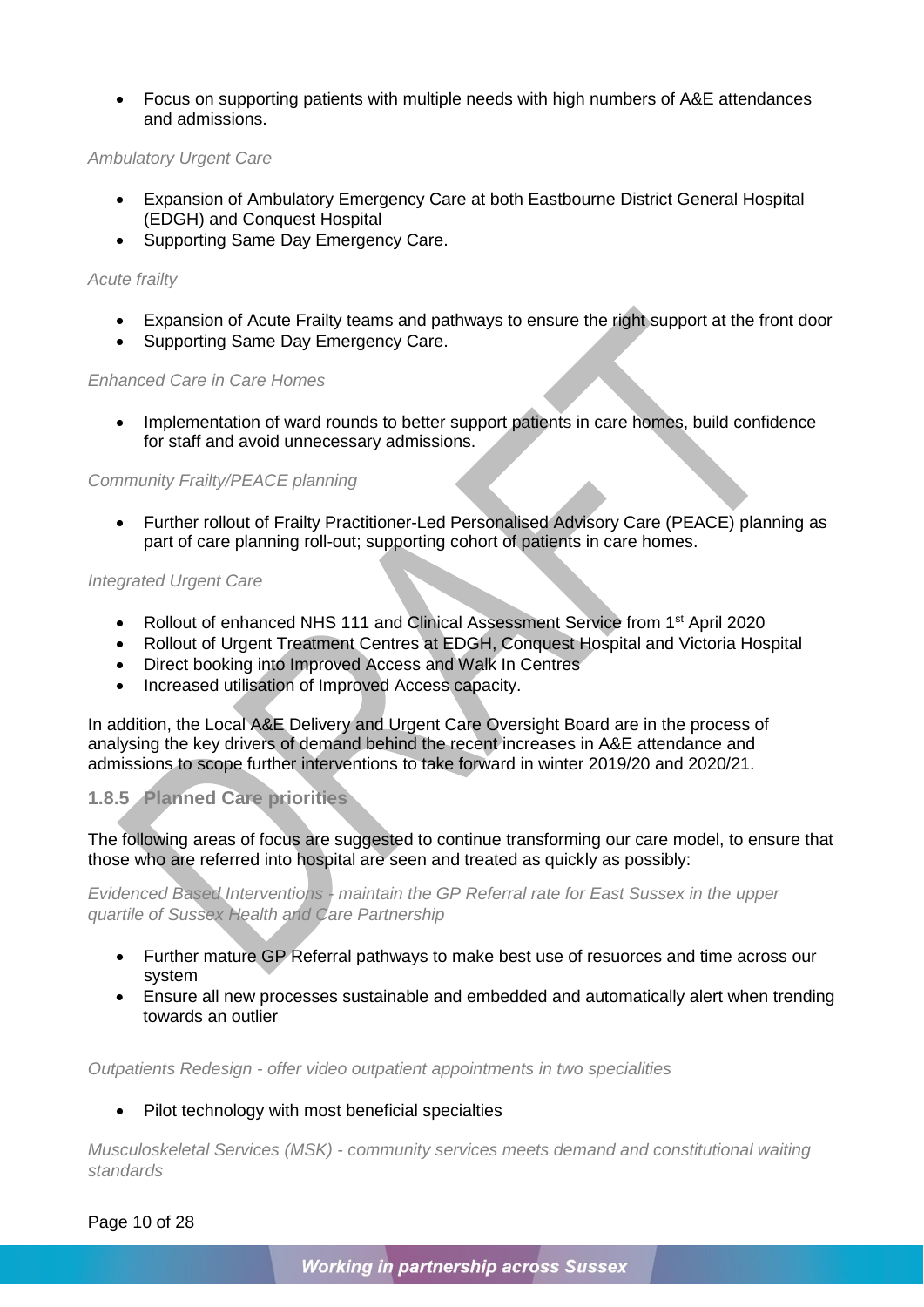- Review MSK community and primary care workforce activity and demand
- Redesign workforce aligning with SHACP MSK, including first contact practitioners, to provide faster diagnosis and treatment
- Review pain management services.

*Cancer performance meets constitutional waiting times*

- Work with PCNs to improve the uptake of screening targeting those areas with lower uptake and focus on inequalities.
- Develop diagnostics working towards set up of the rapid diagnostic service.
- Continue to ensure implementation of timed pathways so support earlier diagnosis and treatment.
- Ensure personalised care pathways in breast cancer are implemented and plans for other specialties are developed, with prostate and colorectal as priorities for 2020.

*East Sussex future Cardiology Care Model agreed, implementation plans approved and resources allocated*

### **1.8.6 Mental Health priorities**

Our system work on mental health takes place in the context of the Sussex Health and Care Partnership Mental Health Programme priorities, and the local implementation necessary to support closer system working between physical and mental health, community health and social care, and primary care. The following areas are suggested for further exploration, scoping and shaping the programme of work in East Sussex:

- Single point of access no 'wrong doors' and access to crisis pathways
- Supporting people in the community through community health and social care teams for adults with severe mental health issues
- Supported Accommodation pathways
- Aftercare and support
- Access to children and young people's mental health services.

# **1.8.7 End of Life Care**

Strategies are in place across East Sussex with the aim of ensuring that high quality, individualised end of life care is effectively coordinated and integrated and provided to all those who need it, regardless of diagnosis or age. This can include ensuring conversations take place about death and dying at an early stage, and supporting people to make plans and communicate these with those who are important to them. This care should extend beyond death to include bereavement and support for families. Plans guiding the full implementation of this approach have been taken forward in 2019/20 and these will need to be continued into 2020/21. The **overall aims** are to:

- **Improve the quality** of end of life care for people in East Sussex by **coordinating care** and integrating pathways and services where possible
- **Improve access** to individualised end of life care, by improving identification of people in their last year of life and having conversations about death and dying early and recording these for use by the whole system
- **Improve palliative care through the identification** of those living with life limiting conditions and providing appropriate services for individuals and their families
- **Improve the skills, confidence and capability** of those who care for people at the end of life by providing training and learning opportunities to staff across the whole health system including non-NHS carers.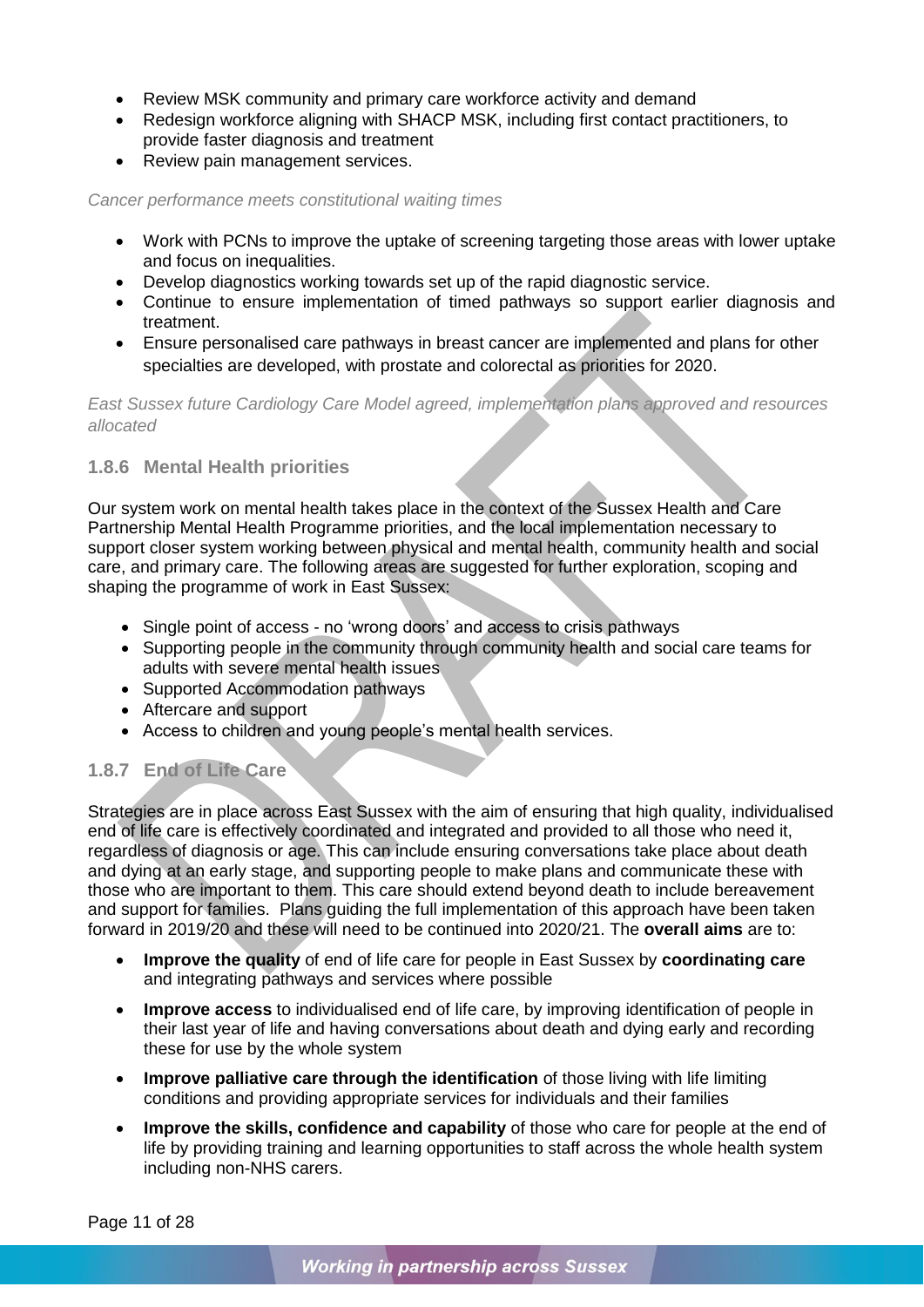Further detail is included in Appendix 5 (*to be added*) – high level programme priorities for planned care.

# <span id="page-14-0"></span>**2. Summary roadmap**

The key milestones for the next five years are:

| August-<br>November 2019                 | East Sussex Health and Social Care Plan development, including:<br>Further refinement of priority-setting, and transformation<br>$\bullet$<br>programme objectives for 2020/21<br>Refresh of integrated Outcomes Framework<br>٠<br>Testing with local system and stakeholders<br>$\bullet$<br>Developing proposals for our Integrated Care Partnership for the<br>$\bullet$<br>delivery of health and social care for East Sussex<br>Developing proposals for the approach to integrated population<br>$\bullet$<br>health and care commissioning in East Sussex<br>Final submission of the SHACP NHS Long Term Plan Strategy<br>$\bullet$<br>Delivery Plan to NHS England (Sussex-wide plans and place plans<br>for delivering NHS LTP commitments) |  |  |
|------------------------------------------|------------------------------------------------------------------------------------------------------------------------------------------------------------------------------------------------------------------------------------------------------------------------------------------------------------------------------------------------------------------------------------------------------------------------------------------------------------------------------------------------------------------------------------------------------------------------------------------------------------------------------------------------------------------------------------------------------------------------------------------------------|--|--|
| December 2019                            | Health and Wellbeing Board endorses East Sussex Health and<br>$\bullet$<br>Social Care Plan, including:<br>Transformation programme priorities and objectives for 2020/21<br>$\circ$<br>Proposals for taking forward the Integrated Care Partnership<br>$\circ$<br>Proposals for taking forward population health and care<br>$\circ$<br>commissioning                                                                                                                                                                                                                                                                                                                                                                                               |  |  |
| January-<br><b>March 2020</b>            | Further implementation planning for 2020/21<br>٠                                                                                                                                                                                                                                                                                                                                                                                                                                                                                                                                                                                                                                                                                                     |  |  |
| <b>April 2020</b>                        | East Sussex Clinical Commissioning Groups merger complete,<br>subject to application and approval by NHS England                                                                                                                                                                                                                                                                                                                                                                                                                                                                                                                                                                                                                                     |  |  |
| April 2020 -<br><b>March 2021</b>        | Delivery of 2020/21 transformation programme and LTP priorities<br>٠<br>Further implementation (as per agreed proposals) of:<br>East Sussex Integrated Care Partnership<br>Ο.<br>East Sussex Population Health and Care Commissioning<br>$\circ$<br>Target common operating model for community health and social<br>O<br>care services<br>Delivery of next wave of PCN Network Contract DES requirements,<br>$\bullet$<br>including:<br><b>Anticipatory Care</b><br>$\circ$<br><b>Enhanced Care in Care Homes</b><br>$\circ$<br>Continued financial stabilisation of system<br>$\bullet$                                                                                                                                                            |  |  |
| April 2021 -<br><b>March 2022</b>        | East Sussex Integrated Care Partnership in place<br>$\bullet$<br>East Sussex Population Health and Care Commissioning in place<br>Sussex Integrated Care System in place<br>$\bullet$<br>Continued financial stabilisation of system<br>٠                                                                                                                                                                                                                                                                                                                                                                                                                                                                                                            |  |  |
| <b>April 2022 -</b><br><b>March 2023</b> | Consolidation of our Integrated Care Partnership and population<br>٠<br>health and care commissioning arrangements                                                                                                                                                                                                                                                                                                                                                                                                                                                                                                                                                                                                                                   |  |  |

Page 12 of 28

Working in partnership across Sussex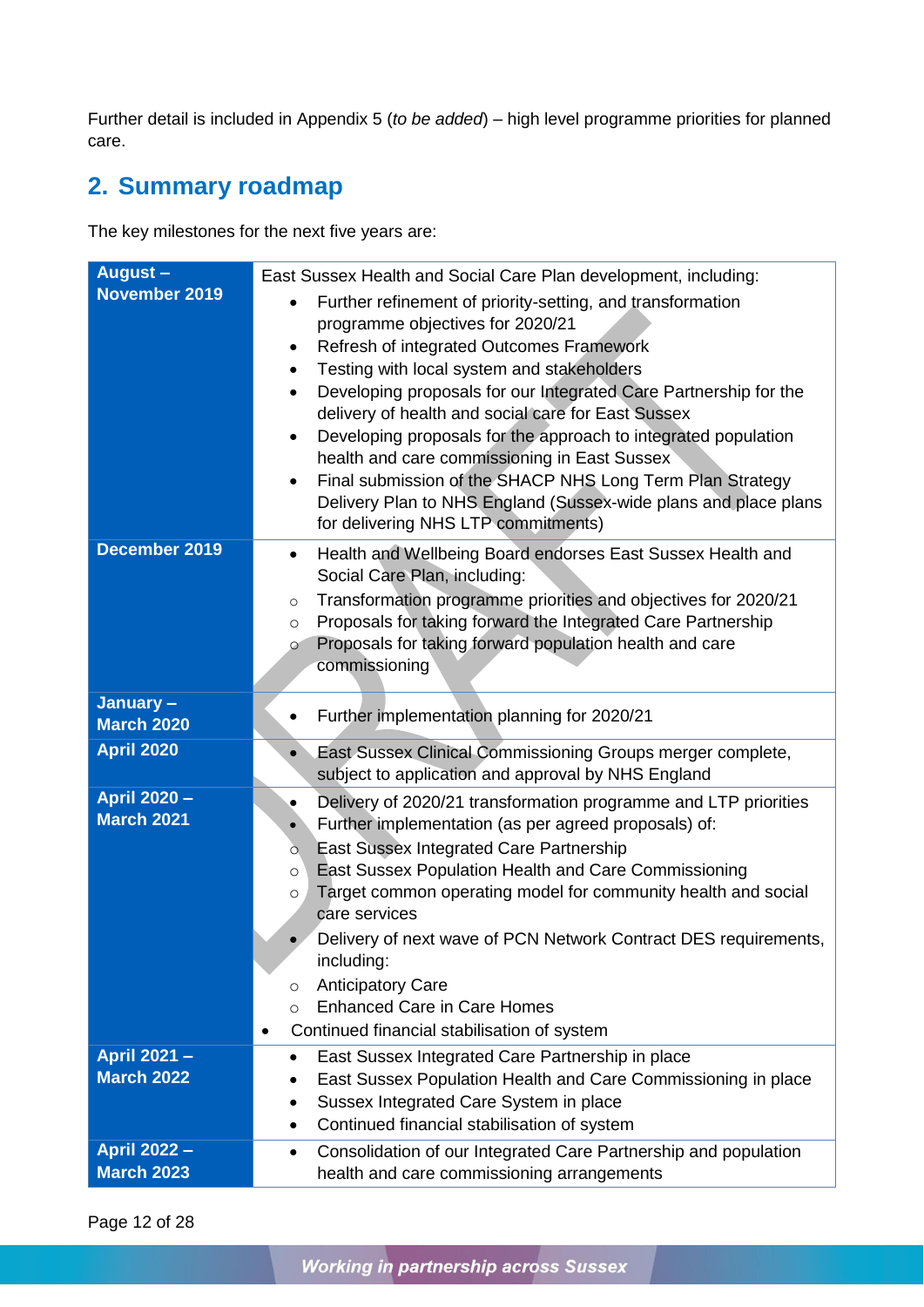|                                          | Continued financial stabilisation of system                           |
|------------------------------------------|-----------------------------------------------------------------------|
| <b>April 2023 –</b><br><b>March 2024</b> | Primary medical and community health service funding guarantee<br>met |

# <span id="page-15-0"></span>**3. Our approach to engaging with our stakeholders**

### <span id="page-15-1"></span>**3.1. Background**

A comprehensive approach to engagement with patients, clients, our staff, the public and communities across East Sussex has been a strong feature of our health and social care transformation programmes to date. This has been undertaken in partnership with Healthwatch and the Voluntary and Community sector (VCS) and is taken forward at all levels – including representation in strategy and planning, and using co-design principles to involve people in the commissioning of specific services, service design and project development.

Overall strategy has been guided and supported by our East Sussex Communications and Engagement Steering Group which brings together communications and engagement leads from across our health and social care partner organisations, including Healthwatch.

Our approach has also been partly underpinned by the development of an integrated Outcomes Framework in 2017/18, based on what is important to local people about their health and care services. This is collectively owned and shared across our health and social care system. We aim to widen the scope of this Outcomes framework as part of our planning process to ensure it truly reflects the whole East Sussex population.

East Sussex was also involved in the Sussex Health and Care Partnership's wide ranging public engagement exercise about the NHS Long Term Plan during the Spring of 2019 – the Big Health and Care Conversation, culminating in the report 'Our Health and Care, Our Future'. This was a programme of engagement that took place across the whole of Sussex, in partnership with Healthwatch, and included events and online surveys. Detail is provided below about how this information has been used to inform and contribute to developing our East Sussex Plan.

# <span id="page-15-2"></span>**3.2. Developing our East Sussex Plan - insight and key themes from recent engagement**

A multi-agency East Sussex Plan Task Group has been set up with nominated leads across our system, including representation from Healthwatch and the Voluntary and Community Sector. The Task Group has met twice to scope the work and produce a development framework to guide the programme of work. Additional meetings have taken place to progress work with a range of leads from organisations across public health and prevention, community, urgent care, planned care, mental health, children's social care, finance, workforce and communications and engagement.

The following work has helped inform and contribute to the development of our East Sussex Plan over the summer:

• An audit of existing insight from recent engagement events and exercises to provide a snapshot of the key themes across East Sussex. This included harvesting the East Sussex insight from the Phase 1 report from the Big Health and Care Conversation and Our Health and Care, Our Future engagement on the NHS LTP (Phase 2 will be added when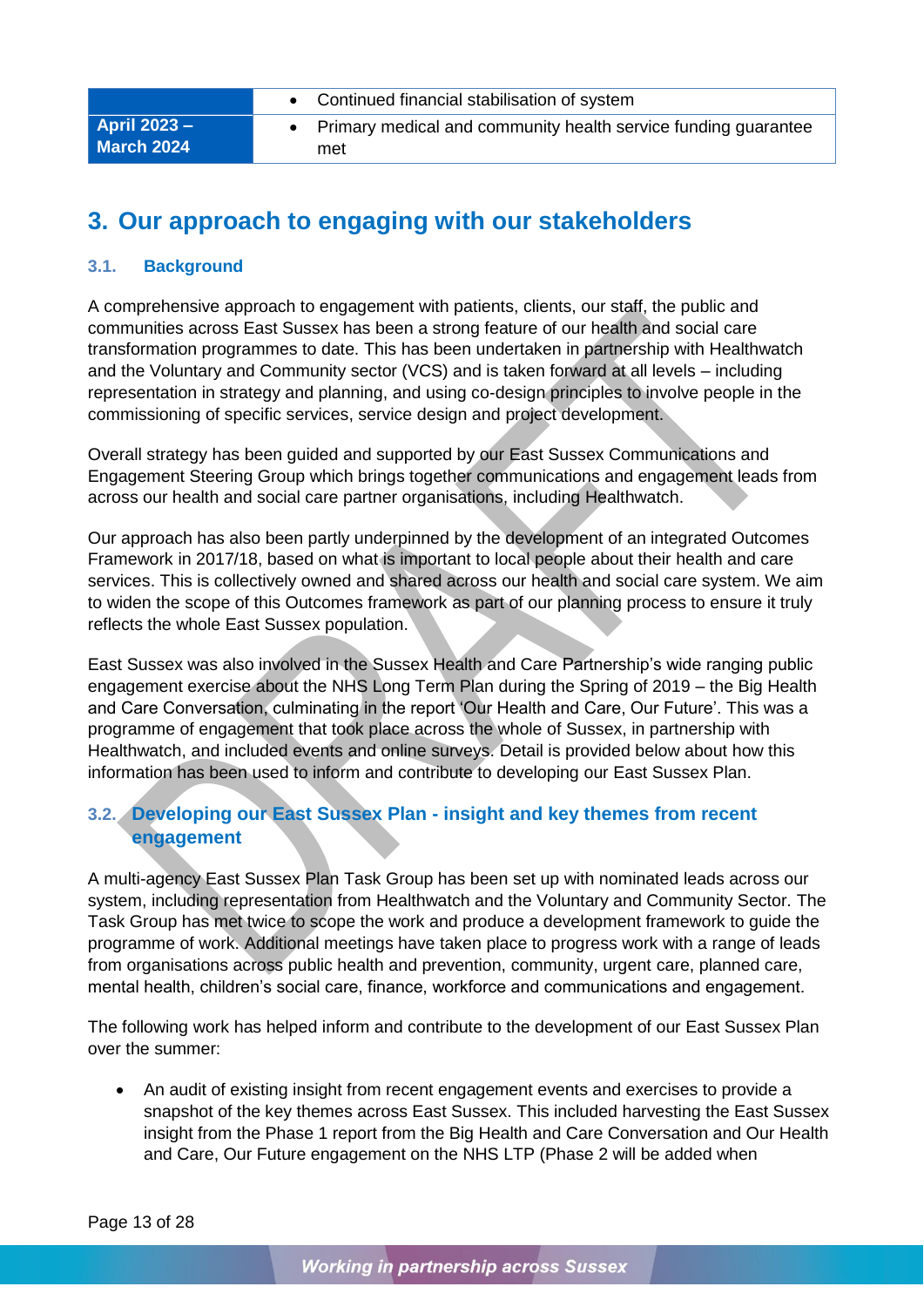available), as well as from the joint Shaping Health and Care events that are specific to East Sussex

- The themes from the audit have been used to help inform the key principles and priorities for our East Sussex Plan, and will continue to be used to help inform our planning and priority setting in the coming weeks. The draft summary of the key themes from the audit is included at the end of this document
- The themes from the audit are also being used as a quide to what matters to people living across East Sussex, as part of updating our integrated Outcomes Framework for 2020/21 and ensuring it continues to be based on what matters to local people about their health and social care services

### <span id="page-16-0"></span>**3.3. Next steps – testing emerging plans**

We will further test the key principles and priorities of our East Sussex Plan, and the updates to our integrated Outcomes Framework with our local stakeholders during October and November, ahead of the final draft Plan being brought to the East Sussex Health and Wellbeing Board (HWB) for endorsement in December 2019. This will be done through existing mechanisms such as the Patient Participation Groups Forum, the East Sussex Seniors Association (ESSA), and the East Sussex Inclusion Advisory Group (IAG). These will also align with engagement being coordinated by the SHACP on the Strategy Delivery Plan, supported by a digital approach to make sure we are reaching our broad base of stakeholders who we are regularly in touch with about developments.

Plans are in place to undertake a high level joint Equalities and Health Inequalities Impact Assessment (EHIA) screen of our East Sussex Plan, with a view to flagging potential areas where future EHIAs will be needed for specific projects and initiatives. This will inform the framework for continuous engagement with all of our stakeholders.

# <span id="page-16-1"></span>**3.4. Informing ongoing planning and implementation**

Building on the comprehensive approaches to engagement undertaken to date, the priorities and next steps for transformation and integration that come out of the planning process for the East Sussex Plan will be used to create a framework of continuous engagement with our stakeholders. This will underpin and inform our ongoing system communications and engagement activity in the coming months.

Our system partnership governance has been reviewed and has evolved to ensure a broader system partnership to oversee delivery of the East Sussex Plan and development of our Integrated Care Partnership proposals on behalf of the HWB, through aligning organisational plans across our health, social care and wellbeing system and involving all key stakeholders. More information about this can be found in section 4.

We have recently entered into a new arrangement to strengthen the involvement of voluntary and community partners. The new East Sussex 'Partnership Plus' forum brings partners together to take a different approach to how we work together and more effectively use our combined resources, build on existing skills and knowledge and develop much better ways of working for the benefit of people in East Sussex. A joint planning group has been formed to get things moving to identify community priorities, using our collective knowledge and data and move swiftly to "doing" – taking in action on the wider determinants of health as well as the role of the VCS in delivering health and care services and support.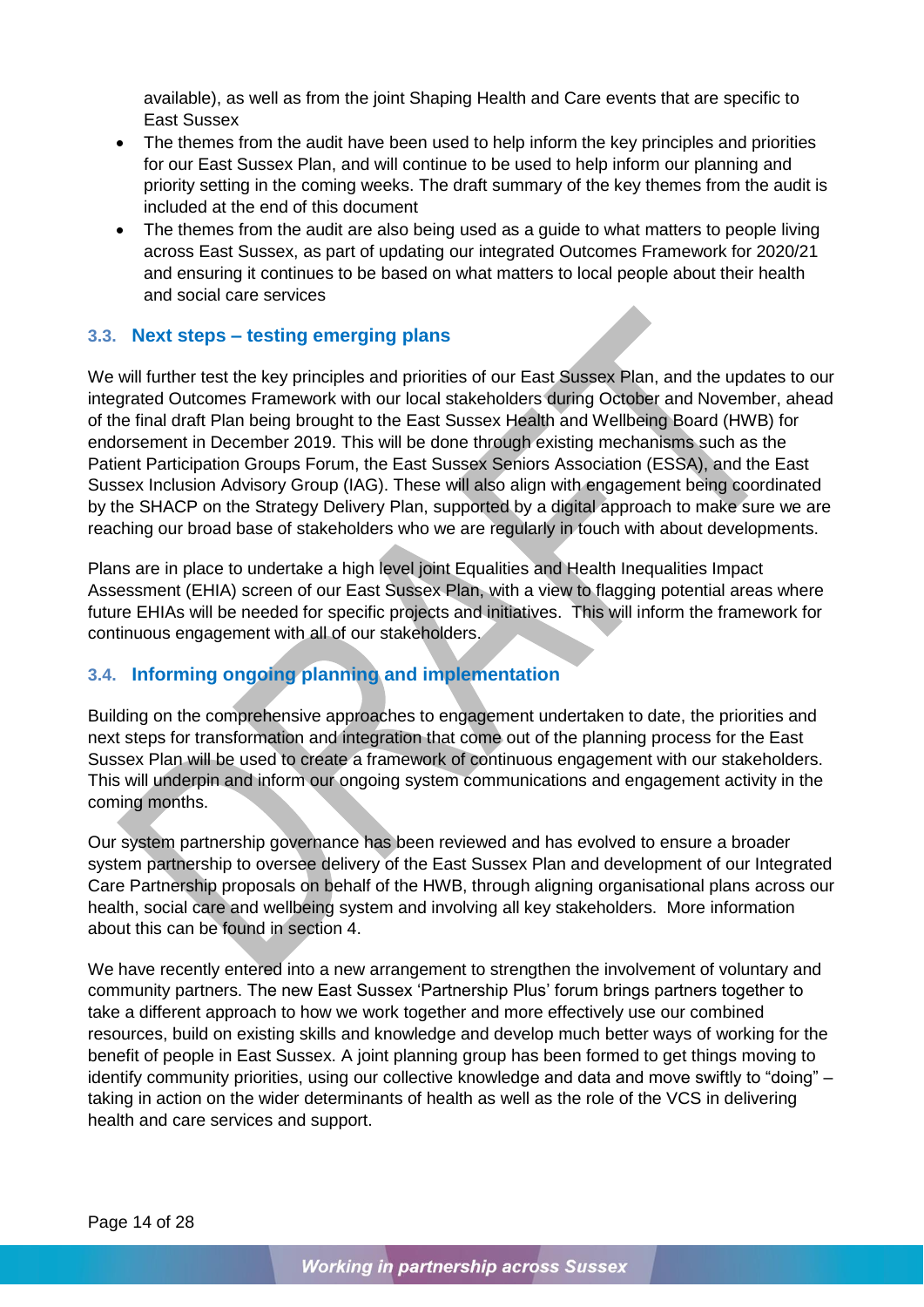# <span id="page-17-0"></span>**3.5. Draft summary of key themes from the audit of recent engagement activity in East Sussex**

| <b>Theme</b>                                                                                                                                                                                                                                                                                                                                                                                                                                                                                                                                                                                                                                                                                                                                                  | <b>Which reports?</b>                                                                                                                                                                                                              |
|---------------------------------------------------------------------------------------------------------------------------------------------------------------------------------------------------------------------------------------------------------------------------------------------------------------------------------------------------------------------------------------------------------------------------------------------------------------------------------------------------------------------------------------------------------------------------------------------------------------------------------------------------------------------------------------------------------------------------------------------------------------|------------------------------------------------------------------------------------------------------------------------------------------------------------------------------------------------------------------------------------|
| Joining up health and care services, partnership working and<br>collaboration<br>People told us we needed to have better co-ordination across the<br>health and care system in order to improve people's experience of<br>receiving services and make the system less confusing (pathways,<br>information sharing, joined up working). They talked about the<br>importance of partnership working and involving the right people<br>and organisations, the ongoing challenges to integration, the<br>importance of collaboration and co-design - for example involving<br>Patient Participation Groups (PPGs) in commissioning. In the<br>OH&COF engagement people fed back that the creation of multi-<br>disciplinary 'Health Hubs' was a great opportunity | Healthwatch<br>$\bullet$<br>OH&COF <sup>5</sup><br>$\bullet$<br>SH&C <sup>6</sup> Spring<br>'18<br><b>SH&amp;C Autumn</b><br>'18<br>Big Health and<br>$\bullet$<br>Care<br>Conversation<br><b>Listening To</b><br>$\bullet$<br>You |
| Communication, access to information, and information sharing                                                                                                                                                                                                                                                                                                                                                                                                                                                                                                                                                                                                                                                                                                 | Healthwatch<br>$\bullet$                                                                                                                                                                                                           |
| People consistently told us we need to improve access to<br>information, and improve communication about services, between<br>staff, between organisations and to patients about their care.<br>People told us we need to have integrated IT systems and record<br>sharing, but that we should consider confidentiality and how<br>people's information is used.                                                                                                                                                                                                                                                                                                                                                                                              | OH&COF<br>۰<br><b>SH&amp;C Spring</b><br>'18<br><b>SH&amp;C Autumn</b><br>'18<br>Big Health and<br>Care<br>Conversation<br>Listening To<br>$\bullet$<br>You                                                                        |
| <b>Digital</b>                                                                                                                                                                                                                                                                                                                                                                                                                                                                                                                                                                                                                                                                                                                                                | OH&COF<br>$\bullet$<br><b>SH&amp;C Spring</b>                                                                                                                                                                                      |
| People gave positive feedback about increasing use of digital<br>services and innovations, and that it could help make best use of<br>resources. They also said we must ensure we don't exclude<br>people who may not be able to access digital services.                                                                                                                                                                                                                                                                                                                                                                                                                                                                                                     | '18<br><b>SH&amp;C Autumn</b><br>'18                                                                                                                                                                                               |
| <b>Staffing, resources and funding</b><br>People acknowledged increased demand for care and appreciate                                                                                                                                                                                                                                                                                                                                                                                                                                                                                                                                                                                                                                                        | Healthwatch<br>$\bullet$<br>OH&COF                                                                                                                                                                                                 |
| honest conversations, but also emphasised the importance of<br>having more/enough staff, that resources must be adequately<br>planned for the future and for the population (for example where<br>there is new housing), and gave views on where they thought<br>resources should be directed and how to make best use of existing<br>staff. There is sometimes a mismatch between what people feel<br>they need and what the system is offering. The need for more GPs<br>was a common theme.                                                                                                                                                                                                                                                                | <b>SH&amp;C Spring</b><br>'18<br>Big Health and<br>Care<br>Conversation<br>Listeing To<br>You                                                                                                                                      |
| The role of the voluntary and community sector, and social<br>prescribing                                                                                                                                                                                                                                                                                                                                                                                                                                                                                                                                                                                                                                                                                     | Healthwatch<br>٠<br>OH&COF                                                                                                                                                                                                         |
| The importance and value of the voluntary and community sector<br>and social prescribing was highlighted throughout the<br>engagement, and people said that it should be adequately planned                                                                                                                                                                                                                                                                                                                                                                                                                                                                                                                                                                   | <b>SH&amp;C Autumn</b><br>'18                                                                                                                                                                                                      |

<sup>5</sup> Our Health and Care Our Future

<sup>6</sup> Shaping Health and Care

Page 15 of 28

-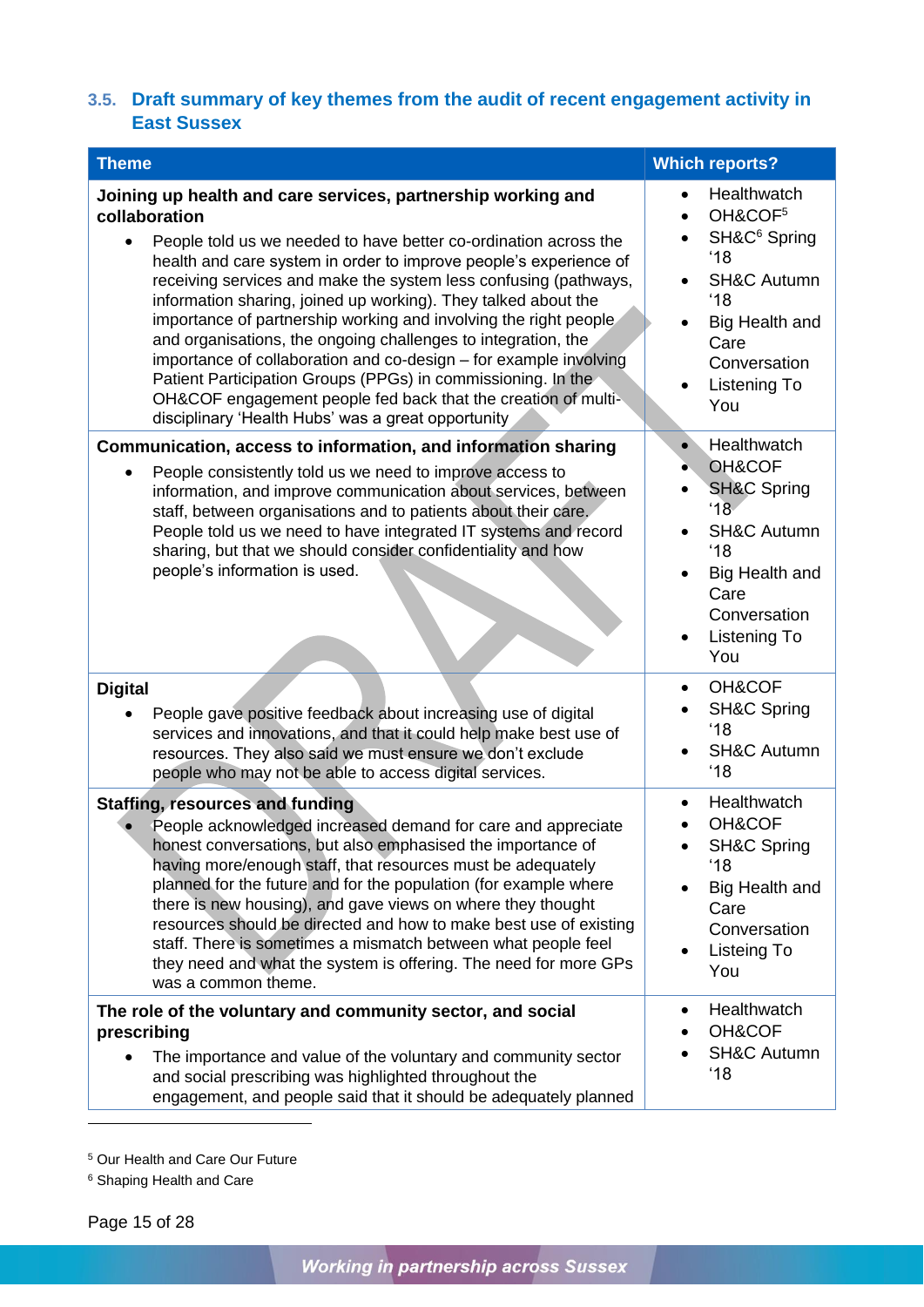| <b>Theme</b>                                                                                                                                                                                                                                                                                                                                                                                                                                                                             | <b>Which reports?</b>                                                                                                                                           |
|------------------------------------------------------------------------------------------------------------------------------------------------------------------------------------------------------------------------------------------------------------------------------------------------------------------------------------------------------------------------------------------------------------------------------------------------------------------------------------------|-----------------------------------------------------------------------------------------------------------------------------------------------------------------|
| and resourced. People taking part in the Healthwatch mental<br>health focus groups said VCS organisations are picking up<br>services no longer provided by the statutory sector.                                                                                                                                                                                                                                                                                                         | Big health and<br>Care<br>Conversation                                                                                                                          |
| <b>Health inequalities</b><br>People agreed that there shouldn't be "postcode lotteries" for care,<br>and said that there are still significant health inequalities to<br>address. The issue of transport and access for rural communities<br>was raised consistently.                                                                                                                                                                                                                   | Healthwatch<br>$\bullet$<br>OH&COF<br>Big Health and<br>Care<br>Conversation                                                                                    |
| <b>Behaviour change and prevention</b><br>People are aware of, and agree with, the importance of their own<br>choices in living healthy and independent lives, but said that the<br>healthcare system and staff also play an important role in<br>prevention. People said access to information, education, services<br>and facilities is important, alongside addressing barriers to access.                                                                                            | Healthwatch<br>$\bullet$<br>OH&COF<br><b>SH&amp;C Spring</b><br>'18<br><b>SH&amp;C Autumn</b><br>$^{\prime}18$<br><b>Big Health and</b><br>Care<br>Conversation |
| <b>Mental health</b><br>Issues raised around mental health services include access,<br>$\bullet$<br>waiting times, support to meet people's needs, communication with<br>people about their care. Support for those with autism and<br>dementia was also discussed in connection with mental health<br>Issues raised around young people's mental health services<br>include access to services and experience.                                                                          | Healthwatch<br>$\bullet$<br>OH&COF<br>Big Health and<br>Care<br>Conversation                                                                                    |
| Holistic and personalised care<br>People highlighted the importance of a holistic approach and more<br>$\bullet$<br>personalised care, including "non-medical" solutions, a joined up<br>system, and support from healthcare professionals to help them<br>make their own or joint choices.                                                                                                                                                                                              | Healthwatch<br>$\bullet$<br>OH&COF<br>Big Health and<br>Care<br>Conversation                                                                                    |
| Access to services and experience of services<br>There was lots of feedback about difficulty accessing services or<br>not feeling they are getting enough support. For example, lack of<br>co-ordination in the system, availability and timeliness of<br>appointments, availability of GPs/ HCPs or treatment, continuity of<br>care and gaps in services, and home care provision. As above,<br>support for young people's mental health needs was also a<br>common point of feedback. | Healthwatch<br>OH&COF<br><b>SH&amp;C Spring</b><br>'18<br>Big Health and<br>Care<br>Conversation<br>Listening To<br>$\bullet$<br>You                            |
| End of life care<br>People highlighted the importance of better conversations and<br>support around end of life care, including conversations with<br>their GP.                                                                                                                                                                                                                                                                                                                          | Healthwatch<br>$\bullet$<br>OH&COF<br>Big Health and<br>Care<br>Conversation                                                                                    |
| <b>Multiple and complex needs</b><br>People with multiple or complex needs find it more difficult to<br>access the support that they need.                                                                                                                                                                                                                                                                                                                                               | Healthwatch<br>$\bullet$<br>OH&COF                                                                                                                              |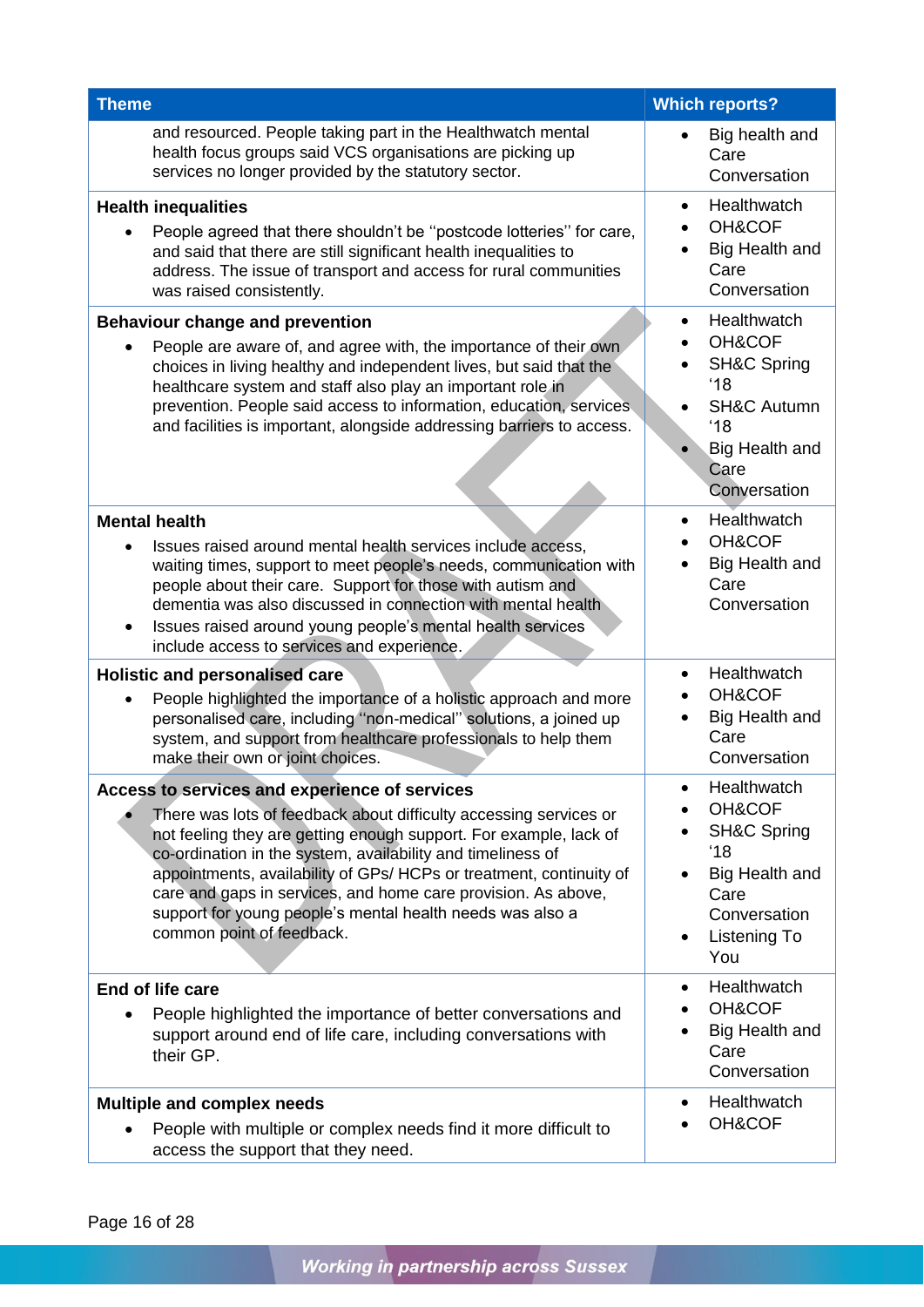# <span id="page-19-0"></span>**4. Working together to deliver our plans**

### <span id="page-19-1"></span>**4.1Our partnership governance**

We have launched our East Sussex Health and Social Care System Partnership Board. The System Partnership Board is a strategic planning body, enabling us to work together on behalf of the Health and Wellbeing Board to collectively oversee and lead the delivery of the system transformation required to:

- Meet the health and care needs of our population
- Improve the health of or population and reduce health inequalities
- Respond to the NHS Long Term Plan and local priorities in East Sussex through overseeing the strategic development and delivery of our longer term East Sussex Plan, through aligning organisational plans across our health, social care and wellbeing system.

The new System Partnership Board involves a broad membership from across our system to ensure a clear focus on prevention and the wider determinants of health, as well as making improvements to the quality of care we deliver as a system. This includes Primary Care Networks, NHS Providers, District and Borough Councils, Healthwatch and the voluntary sector, alongside East Sussex CCGs and ESCC as statutory health and social care commissioners. The East Sussex Health and Social Care Executive Group, will also continue to meet to ensure a clear focus on the operational performance of our programme priorities. This will be kept under review as our plans for our ICP and broader system working take shape.

The structure below shows the current key elements of our partnership governance and the lines of accountability. It will evolve over time, for example, as our East Sussex Integrated Care Partnership (ICP) emerges.



Page 17 of 28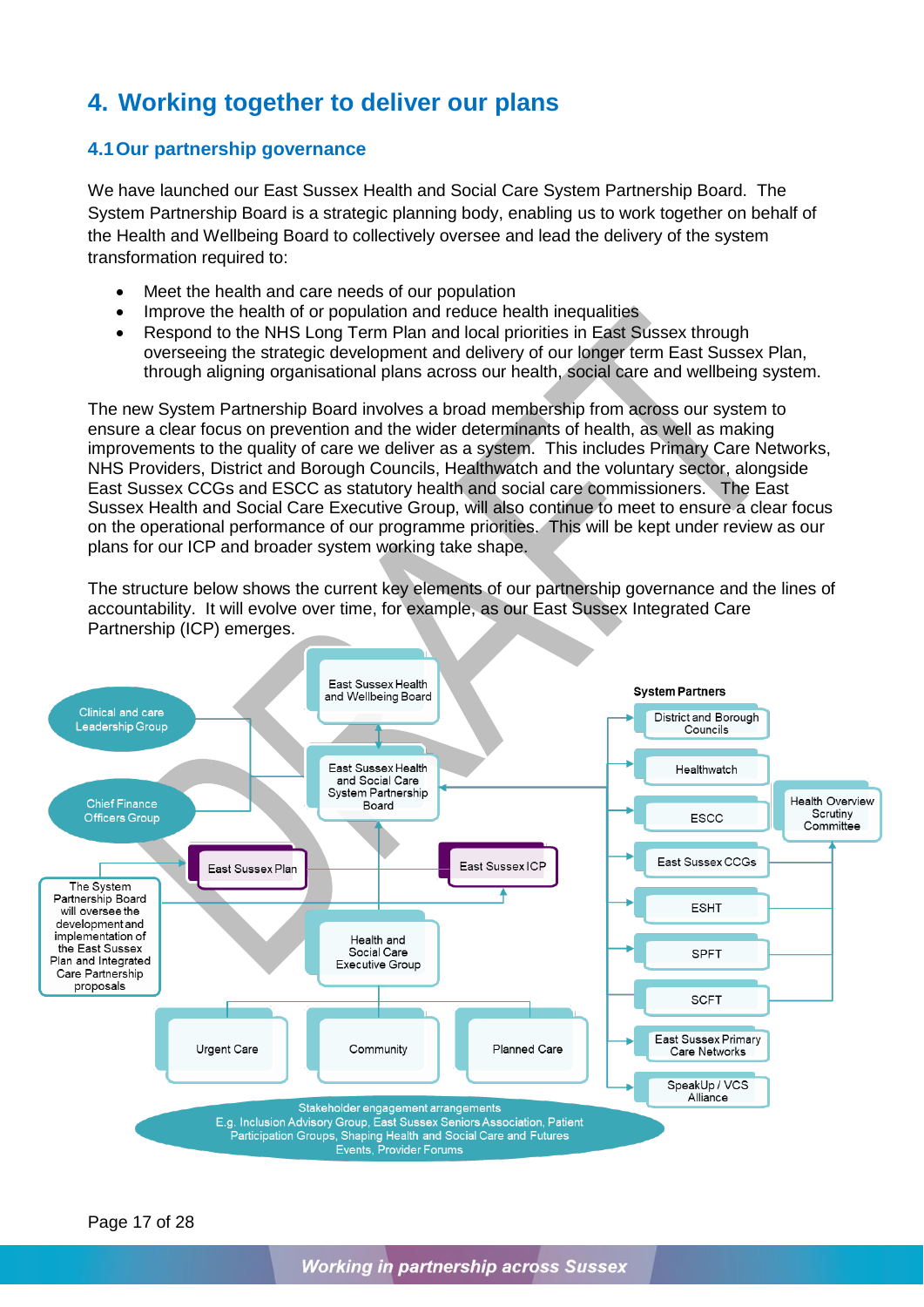#### **Figure 2:** Key elements of Partnership governance

### <span id="page-20-0"></span>**4.2. Developing our Integrated Care Partnership**

The System Partnership Board's responsibilities will include developing our future East Sussex Integrated Care Partnership (ICP), with initial proposals being shaped for April 2020. The ICP will ultimately govern how we operate together in a more integrated way in our localities across primary, community, mental health and social care with consistent pathways into and out of hospital care when this is needed, and ensuring strong links with services that impact on the broader determinants of health, for the benefit of our population. Over time it will develop to encompass relationships and pathways with services accessed by our population beyond the geography of East Sussex, for example, specialist services within Sussex and beyond, and acute hospital services provided within Sussex and Kent.

Our ICP will provide the framework for all providers of health, care and support working in East Sussex to come together to plan, organise and deliver services at the optimum scale to support quality, consistency - making the best use of our collective resources to deliver the outcomes and priorities for our population identified in the East Sussex Plan. Proposals will be shaped to cover:

- The longer term objectives for the ICP and the overall model we will be working towards
- The elements that need to be in place by April 2020
- The specific actions that we will take to deliver the agreed ICP April 2020 proposals, for example agreeing and implementing the common operating model
- A framework for managing health and social care resources in East Sussex to deliver the best possible outcomes.

### <span id="page-20-1"></span>**4.3. Supporting Primary Care Network development**

There are twelve PCNs in East Sussex, established on footprints reflecting local relationships and previous locality working arrangements. All the PCNs are now operational, with identified Clinical Directors in place, and delivery of the Extended Hours DES under way. An opportunity for PCNs to increase the pace of their partnership work will be provided through the local offer of a PCN accelerator programme during September 2019. Four specific areas of focus have been identified, for PCNs to accelerate and respond to the challenges and focus on:

- The development and acceleration of a PCN to progress at pace, mature and deliver their ambition
- Delivery of the Sussex STP Clinical Variation Programme ambitions and requirements (Musculoskeletal falls, Diabetes, and Cardiovascular disease)
- Responses to the requirements of the LTP (including anticipatory care, personalised care and early diagnosis for cancer)
- Integrated joint working of the PCN with other providers to better support integrated care, MDTs and improve the PCN population health; and better integrate urgent or planned care pathways to improve system flow, avoid admission and improve value for money.

Some PCNs are taking up the opportunities offered through the Additional Roles Reimbursement Scheme (ARRS), such as the employment of social prescribers and pharmacists (this will take into account existing extended roles that we have already implented in the county), whereas others continue to explore their options. The CCGs are supporting them in these discussions, including exploring the potential for alignment with the current CCG commissioning of social prescribing.

Public Health are working to compile Population Health packs to help PCNs make informed decisions regarding their priorities for development and strategic direction. PCNs are currently completing a self-assessment against the national NHSE maturity matrix, which will help shape

Page 18 of 28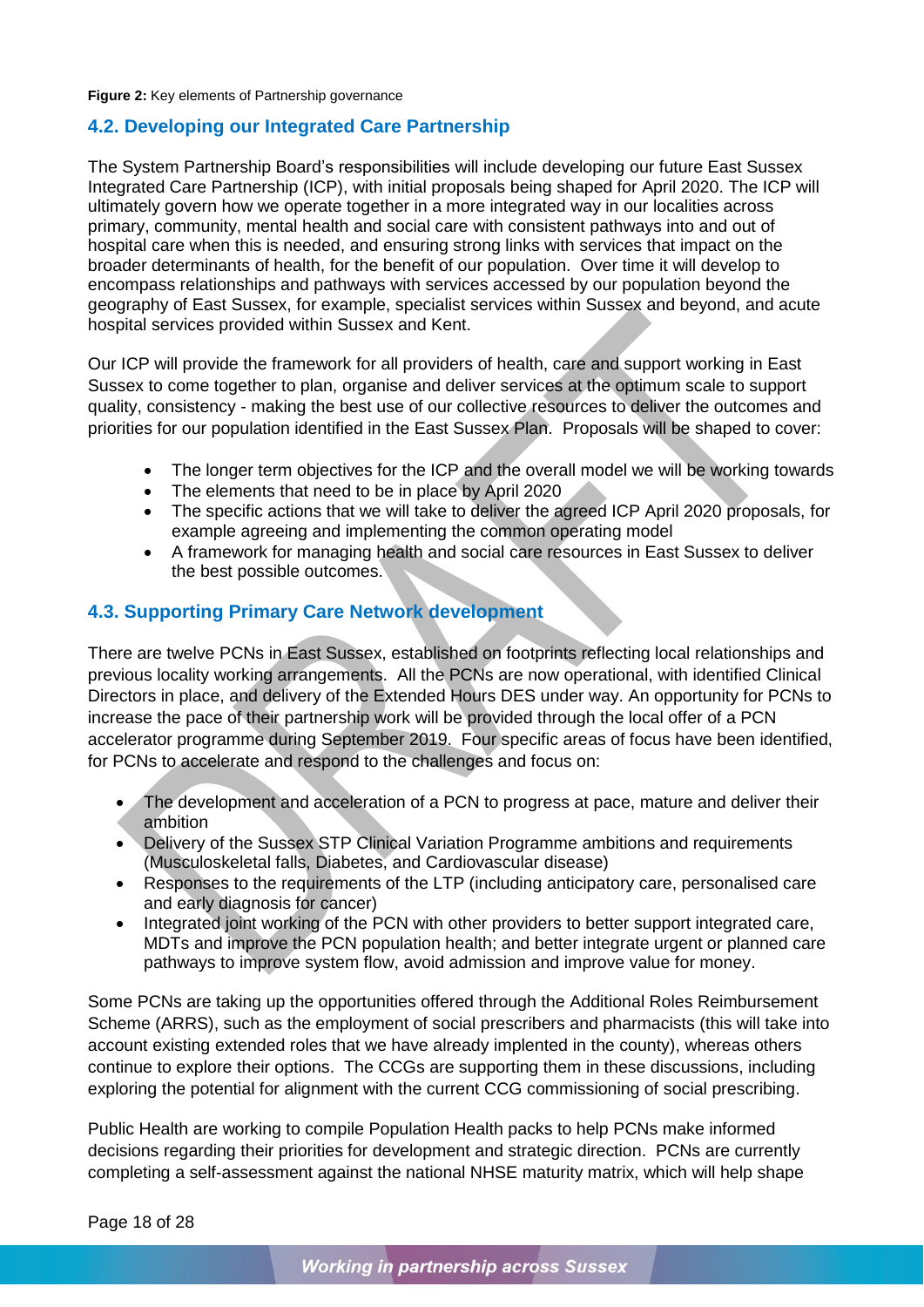their response to the recently published prospectus detailing the national support offer.

The Director of Primary Care meets regularly with each PCN to discuss their plans and how CCGs can support them, and the wider CCG Primary and Community Care team members are being repositioned as more externally focussed in order to directly support PCNs. To share good practice and ensure progress is maintained, monthly CCG / PCN / provider meetings have been established, commencing in October, and quarterly Sussex wide meetings will commence in November with support from the National Association of Primary Care.

There is a place for collective representation of the East Sussex PCNs on the new Health and Social Care System Partnership Board, alongside ESHT, SCFT, SPFT, the East Sussex CCGs, ESCC and wider system partners including the VCS. The SPB will oversee development of our East Sussex Plan and ICP proposals, including the full implentation of our target operating model for community services, once this has been agreed. Arrangements are being put in place for full engagement of PCNs in the development and design of the target community operating model, including ensuring closer system working and integration with mental health services at the community and locality level.

Work is also being taken forward on developing of Local Commissioned Services (LCS) in the context of PCNs and potential alignment across Sussex to include cancer LCS, respiratory / COPD LCSs and Enhanced Care in Care Homes LCS, and diabetes prevention, with consideration of provision on PCN-basis. The Diabetes prevention LCS will support referrals to the National Diabetes Prevention Programme. This will build on the schemes currently in place in East Sussex to ensure alignment.

There have been approaches to trialling and delivering multi-disciplinary working in community and primary care developed through our integrated care programmes to date. For example, SCFT implemented a programme of Multi-Agency Team meetings (MATs) that bring together GP practices and community health, social care and voluntary sector services to address the needs of the most complex and vulnerable patients. The role and remit of MATs is now under review with SCFT and CCG clinical leads, with a view to re-aligning their operation to the new PCN model of working, including further consideration in the context of the work to develop a common operating model.

# <span id="page-21-0"></span>**5. Supporting our system to deliver our plans**

# <span id="page-21-1"></span>**5.1. Our workforce**

### <span id="page-21-2"></span>**5.1.1 Sussex wide developments**

Across the Sussex Health and Care Partnership Human Resources (HR) and Organisational Development (OD) leads work together to coordinate HR, workforce and OD activities across Sussex including design of development opportunities. In practical terms, the workforce and OD priorities for Sussex have been agreed to ensure delivery against the NHS Interim People Plan and organised into five workstreams, including Talent Management and Leadership Development. Each workstream has, or is developing, a set of objectives and is led by a either an HR Director or Chief Nurse or both from within our Sussex system.

One of the underlying themes for several of the workstreams is addressing the skills gap identified following a baseline assessment carried out in the spring, with a particularly focus on nursing vacancy levels.

Page 19 of 28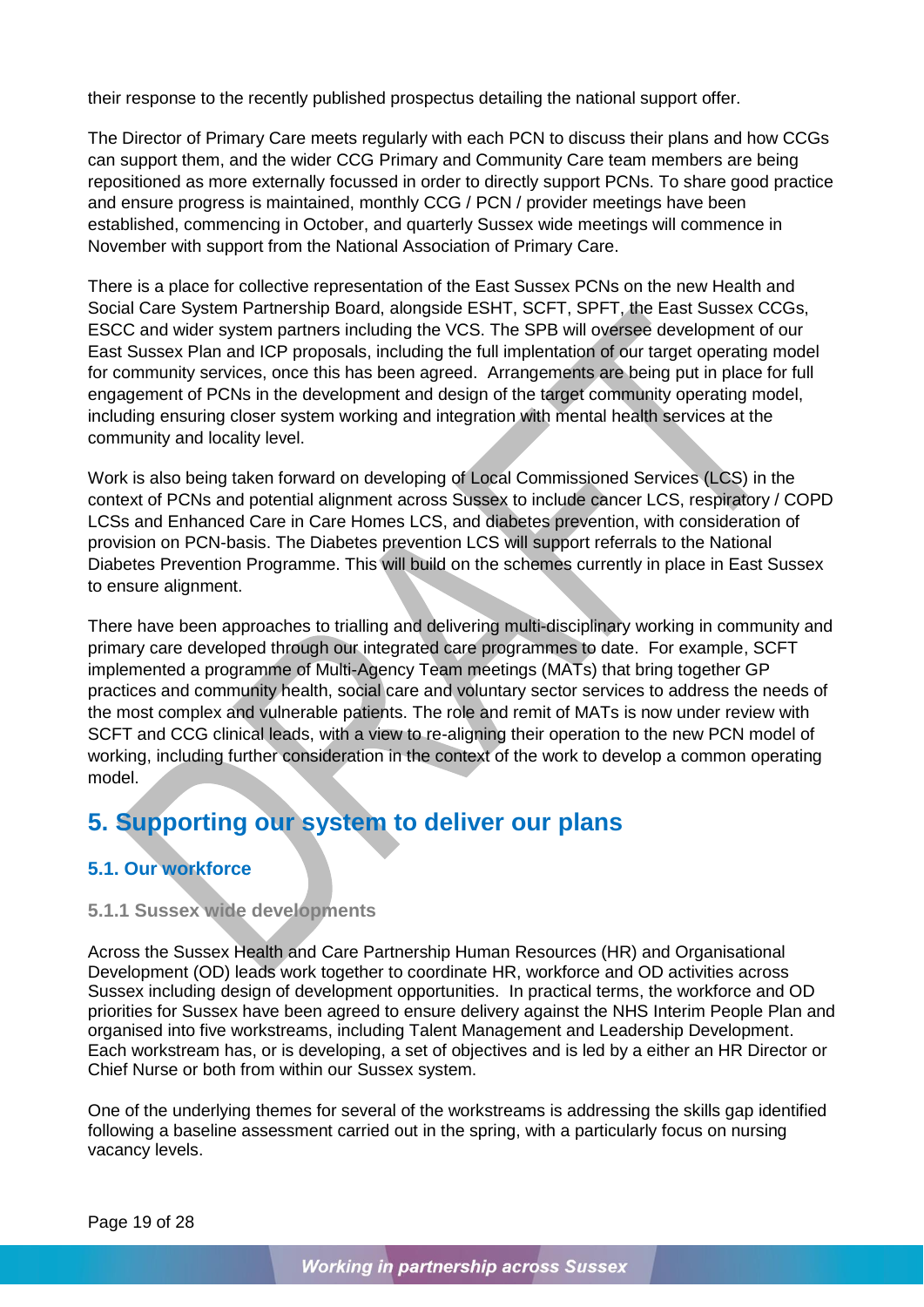For primary care, Health Education England (HEE) has produced a new governance structure and standards for the evolving role of Training Hubs, previously known as Community Education Provider Networks (CEPNs).

Sussex Health and Care Partnership have embraced this new way of working and created a Sussex Training Hub that will provide strategic direction for locality training hubs, such as the East Sussex Training Hub. Investment is being made by HEE to ensure the Sussex Training Hub and the locality Training Hubs have the necessary infrastructure to meet the standards required within the HEE maturity matrix, thereby enabling the training hubs to support the development of Primary Care Networks and their workforce plans. For example, this will include Workforce Planning and Workforce Information resources at Sussex Training Hub level to provide a consistent approach to workforce planning in primary care.

### <span id="page-22-0"></span>**5.1.2. East Sussex draft OD Strategy - our strategic vision**

Within East Sussex we have established an **East Sussex Organisational Development Network** and a Strategic Workforce Group, to develop the relevant initiatives to ensure our East Sussex workforce of the future is well placed to deliver improved health and care for local people.

East Sussex OD leads have developed a deeper understanding of each other's organisations, building an East Sussex OD Network (the Greenhouse Group) and co-producing a draft 'place' People (OD) Strategy. Our workforce is critical to our success both at a macro and a micro level: our staff can make a success of system-wide transformation and are central to the experience of those who use our services. We believe that, underpinned by staff engagement, there are three key themes to empower our people to deliver the best integrated health and care for local people. We need to build:

- An East Sussex Culture
- A Thriving Workforce
- High Performing System Leadership.

All three themes are critical to East Sussex becoming a high performing system. The model below outlines the interdependency of these themes in delivering the system workforce that we need for the future of health and care locally.

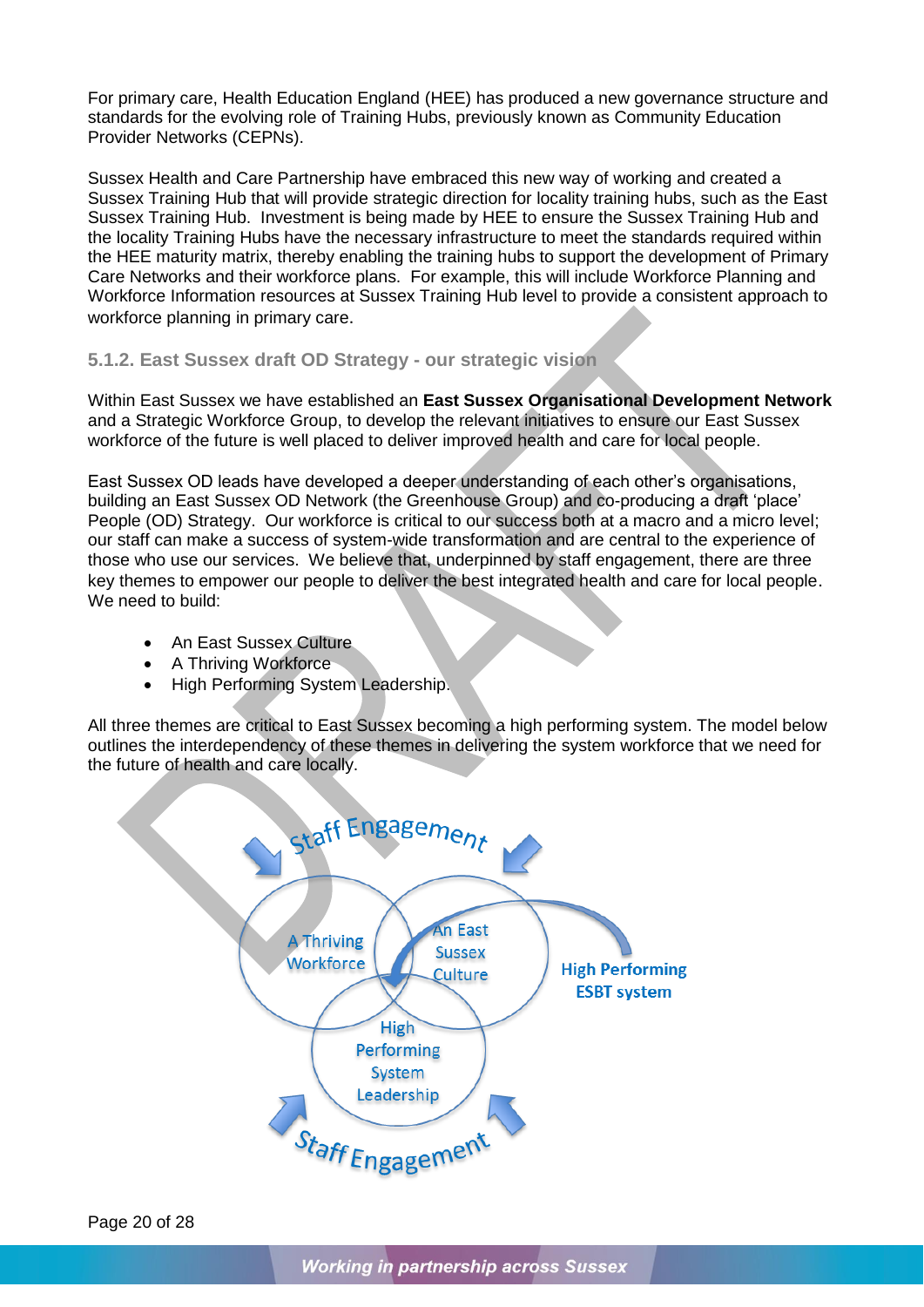### <span id="page-23-0"></span>**5.1.3. Delivering this strategy**

Our East Sussex OD Network will drive the delivery of this strategy supported by the recently trained cohort of 42 OD Practitioners working closely with organisational communications and staff engagement teams. It will be important that this is driven in the context of our local East Sussex work to create an Integrated Care Partnership that is financially sustainable for the future, and also aligns to the Sussex Health and Care Partnership. As such, our clear governance arrangements and senior support for this ambitious strategy are key to its success and delivery.

### <span id="page-23-1"></span>**5.1.4 Translating the strategy into outcomes for local staff and local people**

We anticipate that the key outcomes from the delivery of this strategy, based on local experience, specialist expertise and research will be:

- A clear, understood lived vision
- Shared values and behaviours
- Improved motivation, staff retention, ability to recruit
- A stable, adaptable, creative and innovative workforce
- Happy, healthy and productive staff.

### <span id="page-23-2"></span>**5.1.5. East Sussex Workforce priorities**

We have an established Strategic Workforce Group (SWG) made up of senior workforce and HR professionals representing each of the East Sussex partner organisations. The SWG initially developed a two year workforce strategy in 2016 designed to support the delivery of the workforce needed to achieve the integrated care models within three priority workstreams (Integrated Locality Teams, Urgent Care and Primary Care).

Each year the SWG reviews its strategic priorities to ensure the strategy continues to reflect the East Sussex workforce needs in terms of closer working and the introduction of new care models. This will play a critical part in furthering the integration agenda and the NHS LTP and local ambitions to implement our ICP and a Sussex Integrated Care System.

### *East Sussex Locality Training Hub priorities*

The East Sussex Locality Training Hub works with available funding to deliver workforce training priorities. For example, HEE KSS has previously provided operational plan funding which was combined with GPFV investment by EHS and HR CCGs to implement care navigation in GP practices, bursaries for newly qualified GPs and funding a two year GP Fellowship programme.

The East Sussex Locality Training Hub will use funding made available through CCGs, NHSE HEE KSS and the SHACP to support the following identified priorities to help address the workforce issues within primary care:

- GP Retention schemes funded via NHSE and the SHACP
- Creation of Educational Incentive scheme/hubs to increase training within GP practices where this is currently lacking
- Support to Primary Care Networks with developing workforce plans (as per the NHS LTP)
- Continued support to practices introducing care navigation.
- Support Social prescribing implementation and ensuring it complements care navigation
- Creation of GP Fellowships (e.g. Digital Fellowship) to improve retention of newly qualified GPs and broaden experience
- Creation of an East Sussex Academy as part of long term recruitment plans.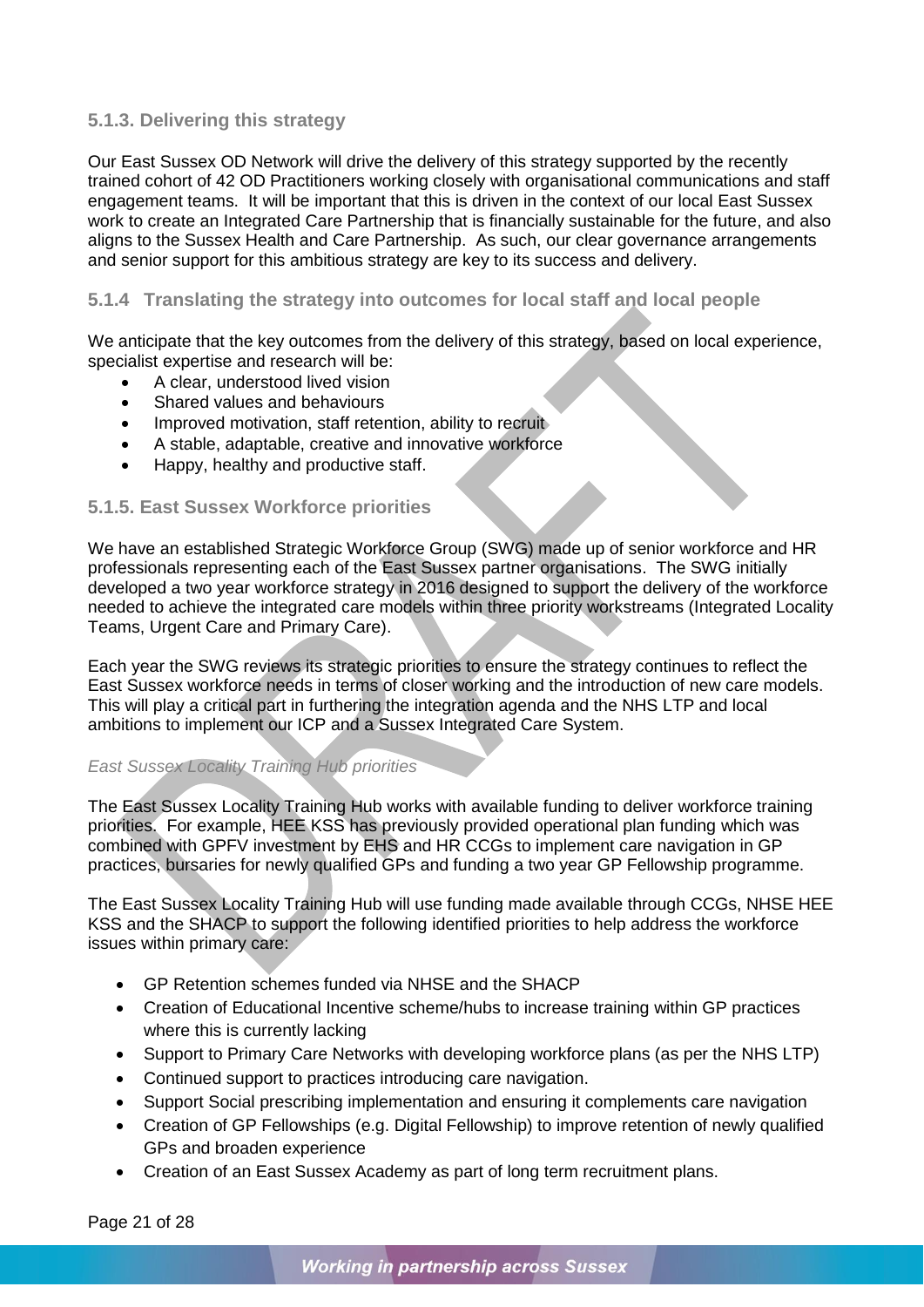#### *Priorities to support local transformation*

Overall the East Sussex workforce priorities for 2019/20 to help deliver our East Sussex integration and transformation plans have been agreed as follows:

- Support to delivering the Sussex workforce priorities, ensuring East Sussex representation on each of the five Sussex workforce workstreams
- Identify opportunities for working collaboratively in terms of introducing new, blended, and/or enhanced roles to address the skills gap within East Sussex. This covers the potential workforce development needed to support transformation of integrated community and out of hospital care, urgent care, planned care and primary care, as well as the approach to the comprehensive model of personalised care
- Design and delivery of East Sussex OD plan (as described above).

### <span id="page-24-0"></span>**5.2 Digital requirements**

The East Sussex Health and Social Care system is delivering on a long term digital strategy to support the care we give our people in line with the NHS Long Term Plan. Over the next five years we will continue to work closely with our partners across Sussex within the Sussex Health and Care Partnership to deliver on the following themes of the Locally Held Care Record (LHCR), remote care and the wider digital strategy:

- **Our Connected Care** giving the practitioners who care for me the information they need from all the settings in which I receive care; ensuring that I only have to tell my story once; and that my journey through the health and care system is supported by clear messaging from one setting to another about my needs
- **Transforming Outpatients -** patients 'not having to attend outpatients unless they are required to do so', by deploying remote care alternatives to traditional outpatient appointments.
- **Our Personalised Health** giving me access to, and control over, my own information. This means I will have greater agency in my care, allowing me to better understand my ability to take an active role in my wellbeing. It will allow me to communicate my needs more effectively and in better time with the right care professionals allowing them to deliver their role more effectively. A citizen portal is also being developed within the cancer space. A Personal Health Record (PHR) uses a shared record approach which enables a citizen through a single online identity, to access their health record. Within Sussex there is an ambition for all citizens to have access to their Personal Health Record and the Patient Knows Best solution has been procured to support citizens with multiple co-morbidities. A personalised approach to care that promotes patient empowerment in their health care is a key priority for the Surrey and Sussex Cancer Alliance.
- **Our Population Insight** allowing our health and care system to have a better sense of itself; a better sense of what care is being delivered within a complex integrated network of health and care providers working as partners to serve 1.8 million people across Sussex; and through the evidence an integrated longitudinal health record for everyone will allows us to obtain, improve the outcomes we deliver through the services we provide

As we deliver the LHCR across the next five years we will also support our health and social care workforce to benefit from a more integrated digital environment, including innovations in practice based on digital opportunities.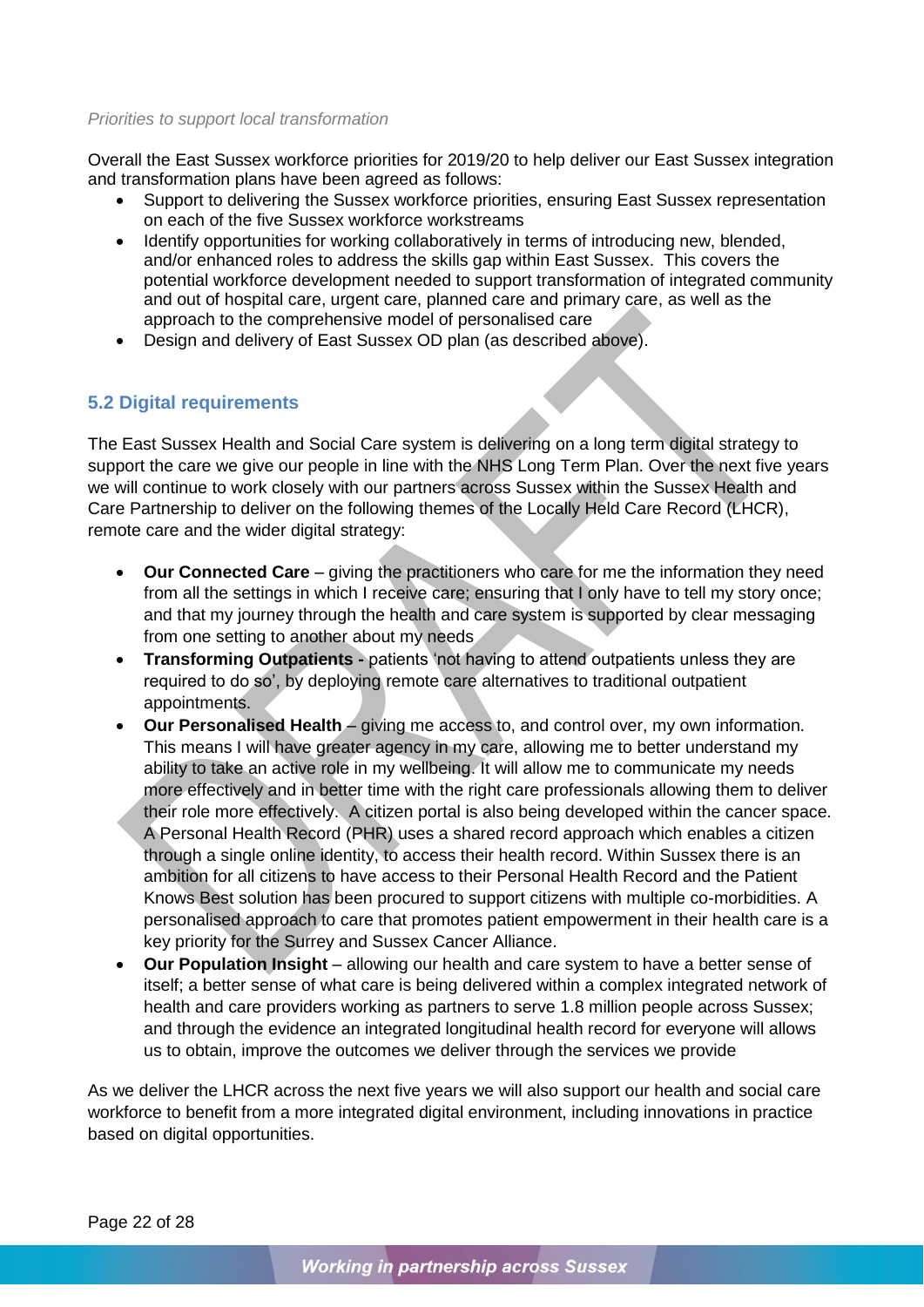| <b>LTP</b>                                        | <b>Priority</b>                                                                                                                     | <b>Themes</b>                                                                          | <b>East Sussex initiatives</b>                                                                                                                                                                                                                                                                                                                                                                                                                                                                                                  |
|---------------------------------------------------|-------------------------------------------------------------------------------------------------------------------------------------|----------------------------------------------------------------------------------------|---------------------------------------------------------------------------------------------------------------------------------------------------------------------------------------------------------------------------------------------------------------------------------------------------------------------------------------------------------------------------------------------------------------------------------------------------------------------------------------------------------------------------------|
| Empowering<br>people                              | Access to manage<br>care                                                                                                            | Our<br>Personalised<br>Health                                                          | PHR in Cancer, Diabetes and<br>beyond Online consultations                                                                                                                                                                                                                                                                                                                                                                                                                                                                      |
|                                                   | Long term<br>conditions -                                                                                                           |                                                                                        | Portals in social care                                                                                                                                                                                                                                                                                                                                                                                                                                                                                                          |
|                                                   | telehealth and<br>devices                                                                                                           |                                                                                        | Improve digital inclusion in our<br>population                                                                                                                                                                                                                                                                                                                                                                                                                                                                                  |
|                                                   | Patients hold their<br>care plan                                                                                                    |                                                                                        | Rationalisation of local service<br>directories across CCG and<br>Social care                                                                                                                                                                                                                                                                                                                                                                                                                                                   |
|                                                   |                                                                                                                                     |                                                                                        | Integrating with the NHS App                                                                                                                                                                                                                                                                                                                                                                                                                                                                                                    |
|                                                   |                                                                                                                                     |                                                                                        | ESCC is leading work on<br><b>TELECARE</b> establishing the<br>integrated community diabetes<br>care service which is<br>underpinned by data between<br>GPs and the community.                                                                                                                                                                                                                                                                                                                                                  |
| Supporting<br>health and<br>care<br>professionals | More satisfying<br>$\bullet$<br>place to work $-$<br>more effective<br>tools<br>Increasing pace to<br>out of hospital<br>based care | <b>Our Direct</b><br>Care                                                              | <b>Integrated Care Record allowing</b><br>professional a better view of the<br>person they are caring for<br>Supporting teams integrated<br>across health and social care to<br>better work together<br><b>Smarter Working and Agile</b><br>Practitioner - how technology<br>can be harnessed to support<br>more flexible and effective<br>working practices<br>GP digital fellow - to work with<br>the system to support the move<br>to a digital first model and grow<br>a clinical digital lead network<br>(reference CPILF) |
| Supporting<br>clinical care                       | <b>Technologies</b><br>enabling pathway<br>re-design<br>Co-production<br>between patients,<br>clinicians and<br>carers              | <b>Our Direct</b><br>Care, Our<br>Personalised<br>Health, Our<br>Population<br>Insight | Work with the developing LHCR<br>to provide a new set of<br>standards practitioners and<br>service leaders can depend on<br>to design new pathways, and<br>helping to deliver a workforce<br>that understands how digital can<br>transform the way we deliver<br>care.<br>Integrating use of digital across<br>services, removing barriers to<br>sharing care information<br>between providers, and between<br>our population and the<br>practitioners delivering there                                                         |

Page 23 of 28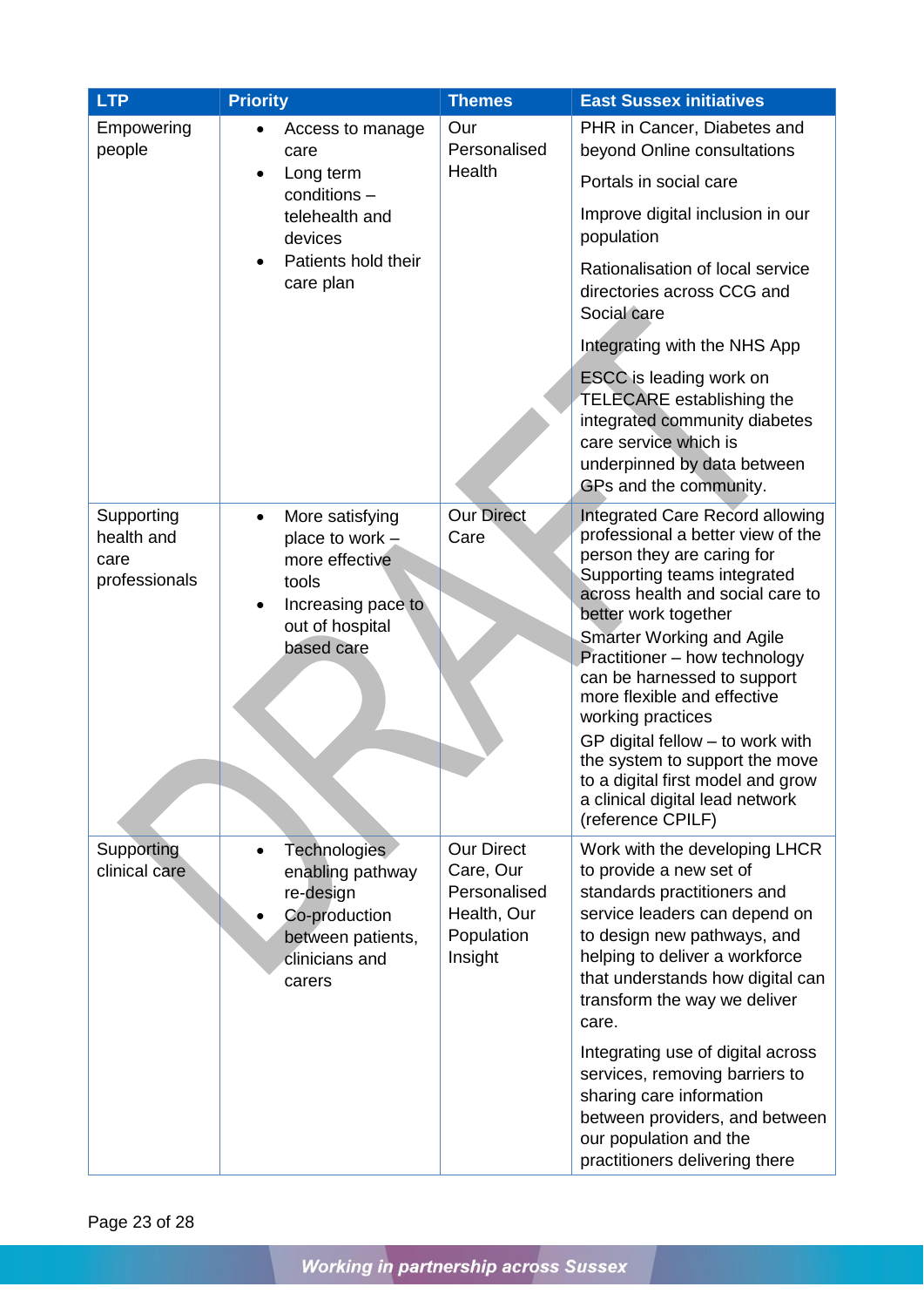| <b>LTP</b>                                        | <b>Priority</b>                                                                                               | <b>Themes</b>                    | <b>East Sussex initiatives</b>                                                                                                                                                                                                                                                                                                                                                                                   |
|---------------------------------------------------|---------------------------------------------------------------------------------------------------------------|----------------------------------|------------------------------------------------------------------------------------------------------------------------------------------------------------------------------------------------------------------------------------------------------------------------------------------------------------------------------------------------------------------------------------------------------------------|
|                                                   |                                                                                                               |                                  | care, allowing co-production of<br>pathways and people to manage<br>their care. Out of work with the<br>Information Sharing Gateway to<br>provide the governance to<br>support increased sharing and<br>the ES Integrated Care Record<br>and prototype LHCR<br>Orchestration Layer to provide<br>the technology.<br>Digital work stream to support<br>both outpatient and emergency<br>department transformation |
| Improving<br>population<br>health                 | Population insight<br>to understand<br>greatest health<br>Provide evidence<br>to improve the way<br>we change | <b>Our Population</b><br>Insight | East Sussex is an early adopter<br>of the Sussex Integrated<br>Dataset to support the<br>transformation in social care and<br>community health into integrated<br>working by providing the<br>evidence for the benefit of<br>change                                                                                                                                                                              |
| Improving<br>clinical<br>efficiency and<br>safety | Improving ways of<br>working between<br>practitioners, to<br>allow more<br>effective integrated<br>working    | <b>Out Direct</b><br>Care        | Integrated Care Record and<br><b>Information Sharing Gateway</b>                                                                                                                                                                                                                                                                                                                                                 |

Our key NHS healthcare providers will also be working to deliver increased digital capability, in line with the national and regional programmes to ensure that services are digitally enabled. Our providers will agree a trajectory for improvement over the next five years, with associated investment, to build capabilities in key areas, including cybersecurity.

# <span id="page-26-0"></span>**5.3 Estates requirements**

# <span id="page-26-1"></span>**5.3.1. Primary Care premises**

The delivery of improved GP premises is one cornerstone of the delivery of our LTP commitments, and specifically the future role of primary care and its transformation in relation to the GP Forward View and the Primary Care Networks. The provision of primary care premises that are appropriate, modern and fit for purpose and flexible enough to support the delivery of our plan is therefore key.

The CCGs are continuing their programme of upgrading practice premises in a very challenging financial climate.

### <span id="page-26-2"></span>**5.3.2. Premises Development**

Across our CCG footprints we continue to have a number of primary care estate challenges which are exacerbated by ongoing local population growth. These include the size of the premises in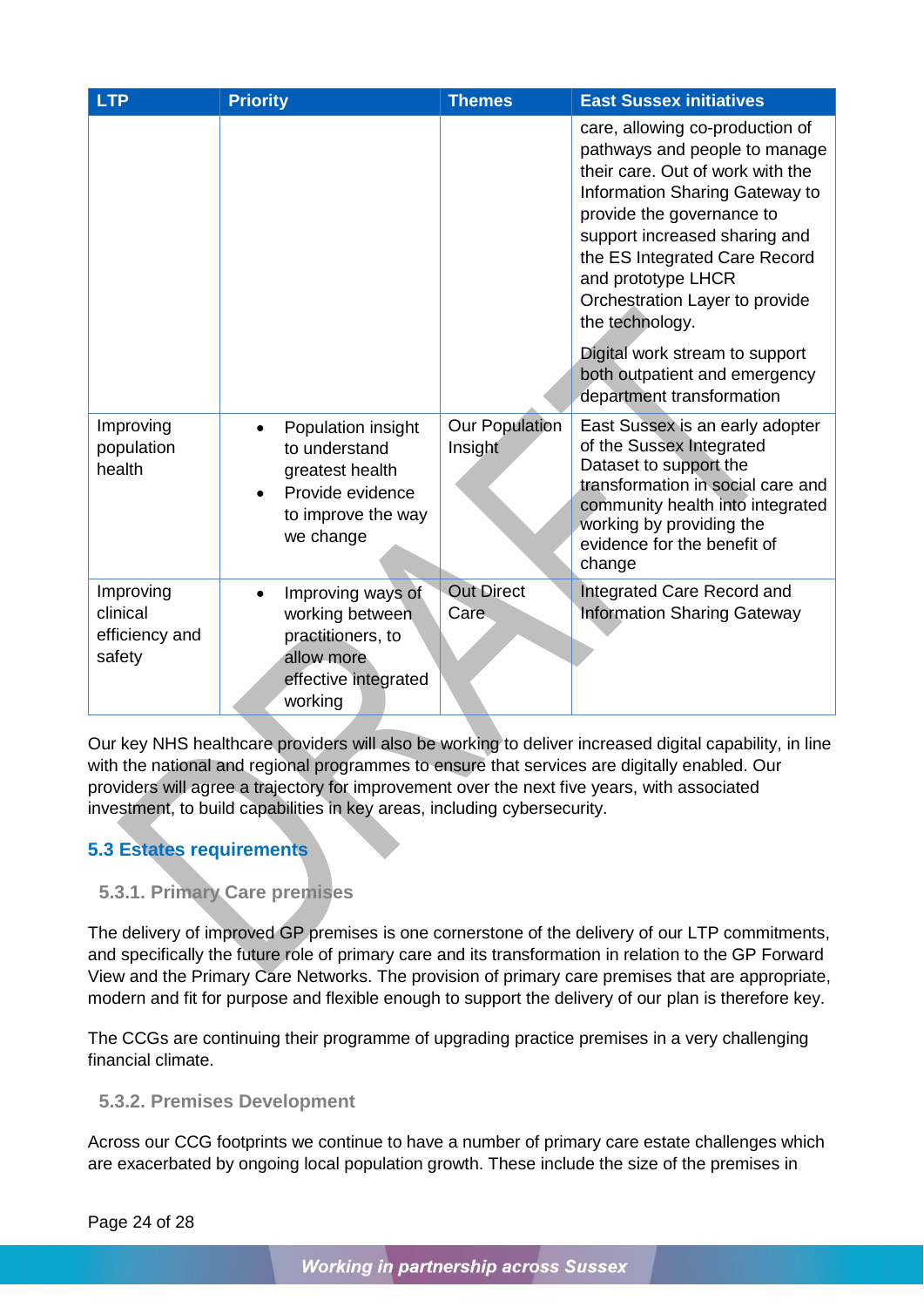relation to the registered population and the layout and the condition of the buildings, all of which can seriously impact on care delivery in various ways.

The CCGs have therefore been working with their GP membership to assess the suitability of our primary care estate across our footprint. We have undertaken a prioritisation process, to enable us to see which practice developments should be regarded as most urgent and/or important. This has taken account of:

- Available square meterage Net Internal Area (NIA) per 1,000 registered patients
- Known planned housing developments in the area
- Practice-specific issues, such as suitability of facilities, expiry of leases/planning permission
- Any CQC-related issues.

As part of our whole systems approach to locality development for health and social care services and our drive to achieve integrated working, consideration for any new development has also been given to:

- Ensuring practices have the ability to provide access to the full range of locally commissioned services (LCSs) for their patients
- Ensuring there are no estates barriers to the co-ordination of Extended Hours across practices
- Sharing front of house and back office facilities, clinical and non-clinical staff, where this is practical to avoid duplication and achieve economies of scale
- Ensuring estates considerations are no barrier to practices' key role in teaching and training
- Devising flexible approaches and using opportunities afforded by new digital initiatives.

These criteria have being used to prioritise outline proposals from practices for estates developments from a commissioning point of view.

The actual order in which proposals are being developed and presented is dependent on a number of factors, including the urgency with which the partnerships pursue the projects, the congruency of views between possible project partners, the ability to formulate an agreed potential outcome, and also the availability of developable sites and the ability to develop the proposal to financially stay within the framework as set out by the GP Premises Cost Directions.

# <span id="page-27-0"></span>**5.3.4. Development Status**

The CCGs are taking forward a significant number of primary care developments simultaneously to ensure that practices and now Primary Care Networks have the capacity and are well placed to deliver the additional services required going forward, including additional PCN services, integrated community hubs, new digitally enabled ways of working and increasing outreach services from secondary care.

In EHS and HR CCGs there are currently eleven new build developments underway or in planning and two significant extensions. This will give each of our eight Primary Care Networks at least one new facility or significant expansion capacity for service developments including those provided under the DES and those provided within the Integrated Hub model.

In order to support the delivery of better quality services and more efficient outcomes, there are 13 active primary care premises developments across EHS and HR. The CCGs plans reflect the need to improve primary care estate and the financial implications of this are scheduled within the five year financial recovery plan.

Page 25 of 28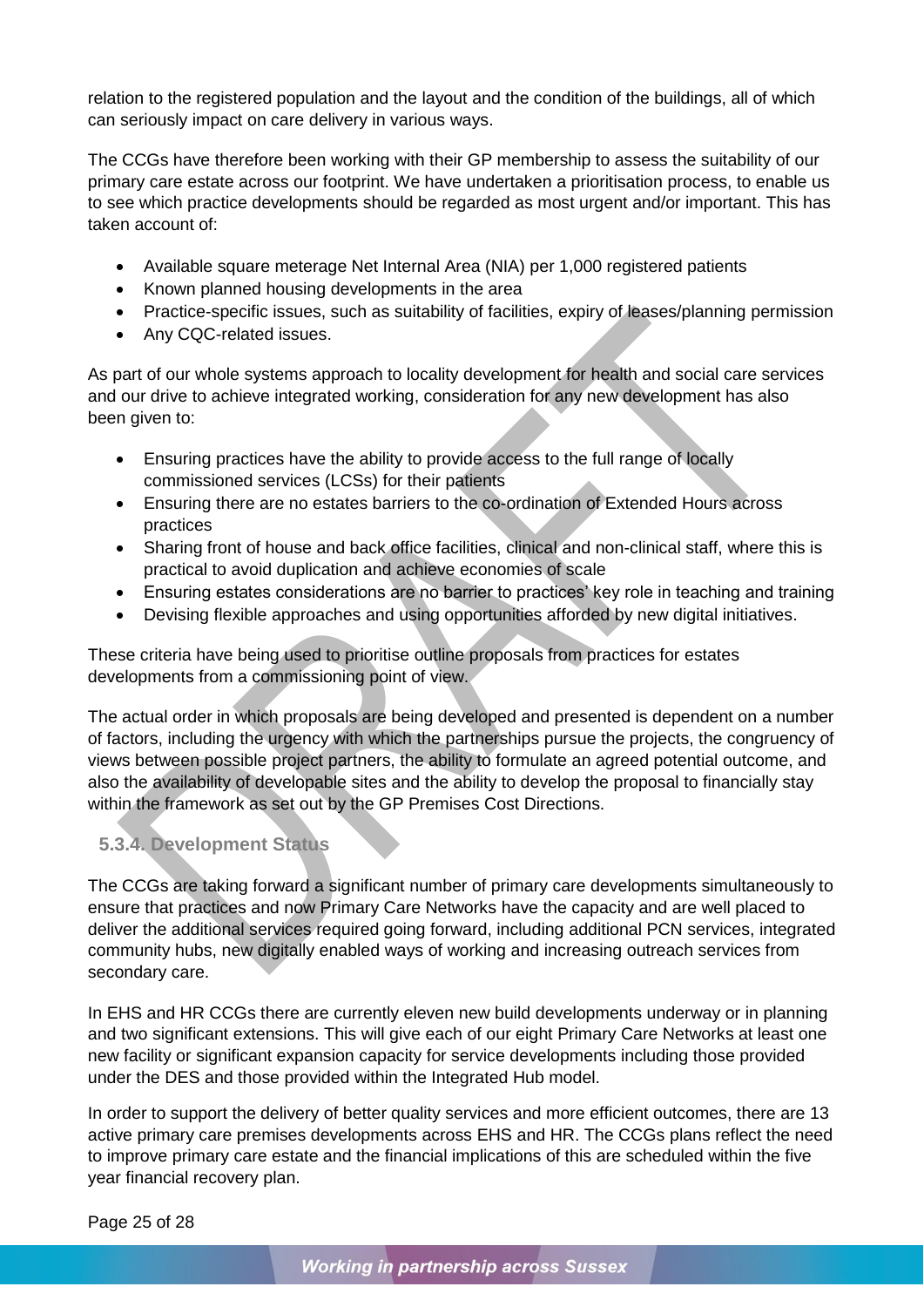HWLH CCG currently has one new development underway, which will provide not only a new primary care surgery for the three practices in Lewes, but will also enable integration with other health and social care providers and community and voluntary services.

| <b>Status</b>     | <b>EHS CCG</b> | <b>HR CCG</b> | <b>HWLH CCG</b> |
|-------------------|----------------|---------------|-----------------|
| Project commenced |                |               |                 |
| Approved          |                |               |                 |
| <b>OBC</b>        |                |               |                 |
| Гоtal             |                |               |                 |

### <span id="page-28-0"></span>**5.3.5. Acute and community estate**

We are developing an ambitious programme to address particular areas of concern around ESHT and SCFT and the level of investment required to address the estates maintenance backlog, medical equipment and IT challenges. For ESHT, estate will be addressed through a combination of ESHT resources e.g. depreciation and external bids, PDC, loans etc. ESHT has recently received approval for a loan of £13.86m to address the fire compartmentation issues at Eastbourne DGH. Delivering our urgent care programme will require significant investment at the 'front door' of our main emergency departments, alongside the development of Urgent Treatment Centres. This sits alongside significant investment within the hospitals on backlog maintenance and infrastructure, medical equipment and digital capability. Working with and through the SHACP Digital and Estates groups, these plans will continue to be refined and developed over the coming months. Capital schemes to improve clinical outcomes at the "front door" include the development of Single Assessment Unit/UTC at Conquest Hospital (£6.28m) and the development of the UTC at Eastbourne DGH (£3.78m). This is however, wider investment around the front door and does not preclude delivery of the UTC model by December 2019.

Through the development of the SHACP Estates Strategy we are working with colleagues on developing capital bids for the Single Assessment Unit/UTC at Conquest Hospital, UTC at Eastbourne DGH, Cardiac Catheter lab provision, Ophthalmology service modernisation/relocation, Day case unit at EDGH, Non-clinical space rationalisation, Medical Day case unit and Maternity.

SCFT is the main provider of adult community health services in High Weald Lewes and Havens and occupies three community hospitals within the area; Lewes Victoria Hospital, Crowborough Hospital and Uckfield Hospital. NHS Property Services own these buildings and SCFT deliver the services. SCFT has been working with commissioners, GPs and NHS Property Services to develop proposals for an Urgent Teatement Centre at Lewes Victoria Hospital, enabling an enhanced offer for local people in line with our Integrated Urgent Care strategy. There is currently a Minor Injuries Unit at this hospital site and a plan agreed for a brief closure of this service, with interim arrangements to be put in place whilst the redevelopment work takes place in readiness for the UTC to open in Spring 2020. SCFT will work with local GPs using an innovative clinical model to deliver the national standards for UTCs.

The Integrated Primary Urgent Care provision is also being reviewed across High Weald Lewes Havens, and having finalised the plans for the Lewes UTC, the CCG is now exploring options for expanding the offer at Uckfield and Crowborough MIUs with SCFT and other providers, including HERE (who have the contract for Improved Access), IC24, and the recently formed Primary Care Networks.

Page 26 of 28